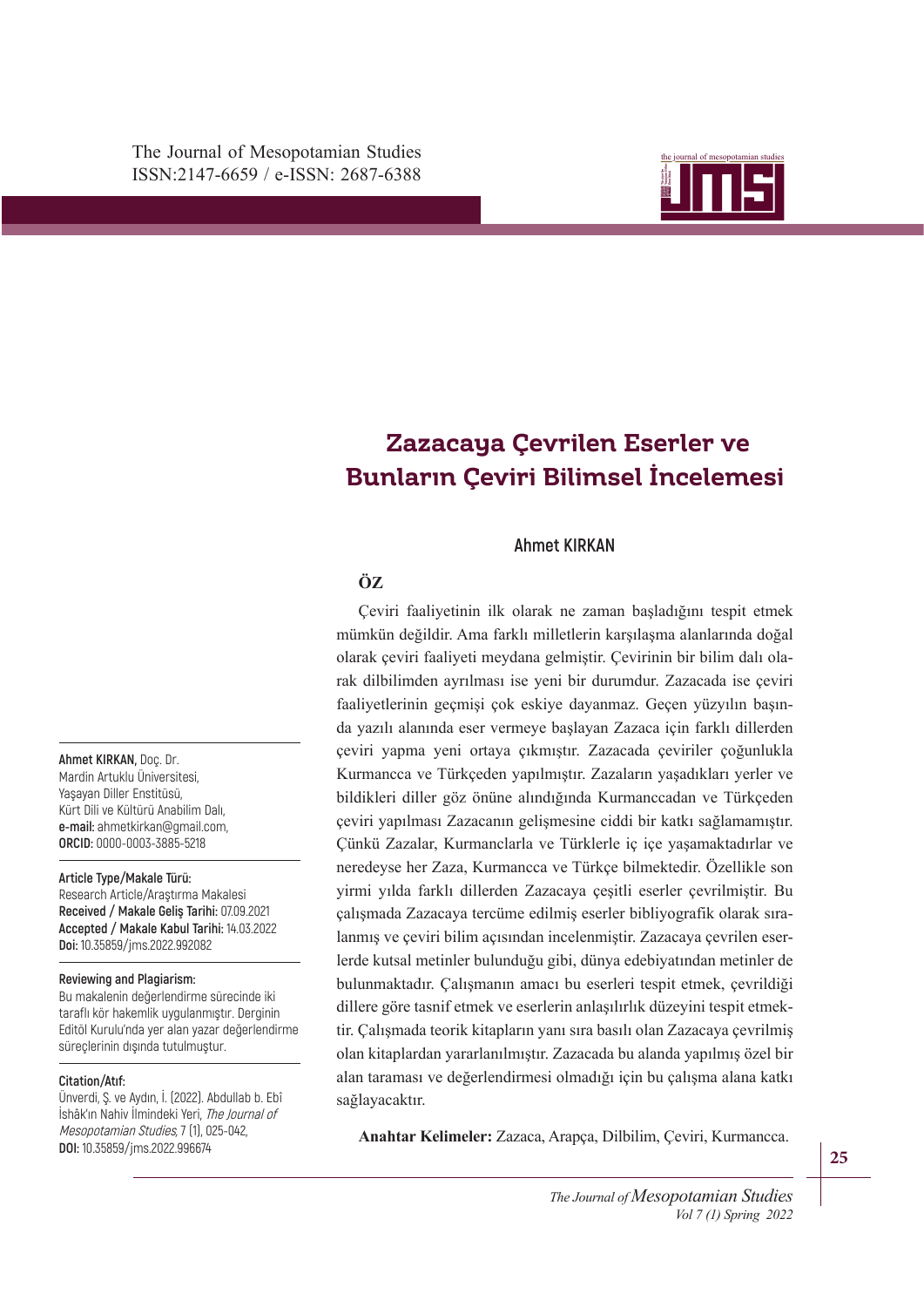## **Berhemê ke Tercumeyê Zazakî Bîyê û Hetê Zanistê Açarnayişî ra Nirxnayişê Nînan**

## **KILMNUS**

Fealîyetanê tercumekerdişî çi wext û bi destê kê dest pêkerdo, nêyeno zanayene. Labelê ma eşkenê vajê ke waranê rastê pêameyişê miletan de fealîyetanê açarnayişî bi şekilêko sirûştî dest pêkerdo. Sey zanistêko xoser zanistê açarnayişî hîna newe ziwannasîye ra aqitîyayo. Seba zazakî zî fealîyetê açarnayişî newe dest pêkerdê. Zazakî hetê nuşteyî ra zaf erey menda û ancax destpêkê seserra vîstine de berhemî zazakî ameyê dayene. Qandê cû fealîyetê açarnayişî zî erey mendê. Zazakî de zafane tirkî û kurmanckî ra berhemî tercumeyê zazakî bîyê. Çunke zazayî mabeyne tirkan û kurmancan de cuyenê, her zaza kêm zêde tirkî û kurmanckî zano. Sayeyê açarnayişê berhemanê tirkî û kurmanckî, zazakî xeylêk aver şîya. Serranê peyênan de xêncê kurmanckî û trkî, sewbîna ziwanan ra zî berhemî tercumeyê zazakî bîyê. Na xebate de ma berhemê ke sewbîna ziwanan ra tecumeyê zazakî bîyê, bi şekilêko bîblîyografîk rêze kerdî û goreyê qaydeyanê zanistê açarnayişî nirxnayî. Berhemê ke tercumeyê zazakî bîyê cure cure yê. Mîyanê nê berheman de; berhemê pîrozî, berhemê edebî, berhemê sînemayî ûsn kes eşkeno bihûmarno. Amancê na xebate tesbîtkerdişê nê berheman, goreyê ziwanê xo yê eslî tesnîfkerdişê nê berheman, tesbîtkerdişê asta fehmbîyayişê nê berheman o. Na xebate de ma hem kitabanê teorîkan ra hem zî berhemanê zazakî ra îstîfade kerd. Heta nika zazakî de derheqê berhemanê tercumebîyayan de nirxnayişî û analîzî zêde nîyê, qandê cû ma hêvî kenê ke na xebata ma cayê xo bivîno.

**Kilîtçekûyî**: Zazakî, Erebkî, Ziwannasî, Açarnayiş, Kurmanckî

## **The Works Translated into Zazaki and a Scientific Study of Their Translation**

### **ABSTRACT**

It is not possible to determine when the translation activity first started. However, translation activity naturally took place in the meeting areas of different nations. The separation of translation from linguistics as a science is a new situation. In Zazaki, on the other hand, the history of translation activities is not very long. Translation from different languages has just emerged for Zazaki, which started to produce works in the field of writing at the beginning of the last century. Translations in Zazaki were mostly made from Kurmanji and Turkish. Considering the places where the Zaza live and the languages they know, translating from Kurmanji and Turkish did not make a serious contribution to the development of Zazaki. Because Zazas live together with Kurmanjis and Turks and almost every Zaza speaks Kurmanji and Turkish. Especially in the last 20 years, various works have been translated into Zazaki from different languages. In this study, the works translated into Zazaki were listed bibliographically and examined in terms of translation science. In the works translated into Zazaki, there are sacred texts as well as texts from world literature. The aim of the study is to identify these works, to classify them according to the languages they are translated into, and to determine the level of intelligibility of the works. In the study, besides the theoretical books, the printed books translated into Zazaki were used. This study will contribute to the field, since there is no special field survey and evaluation in this field in Zazaki.

**Keywords**: Zazaki, Arabic, Linguistics, Translation, Kurmancî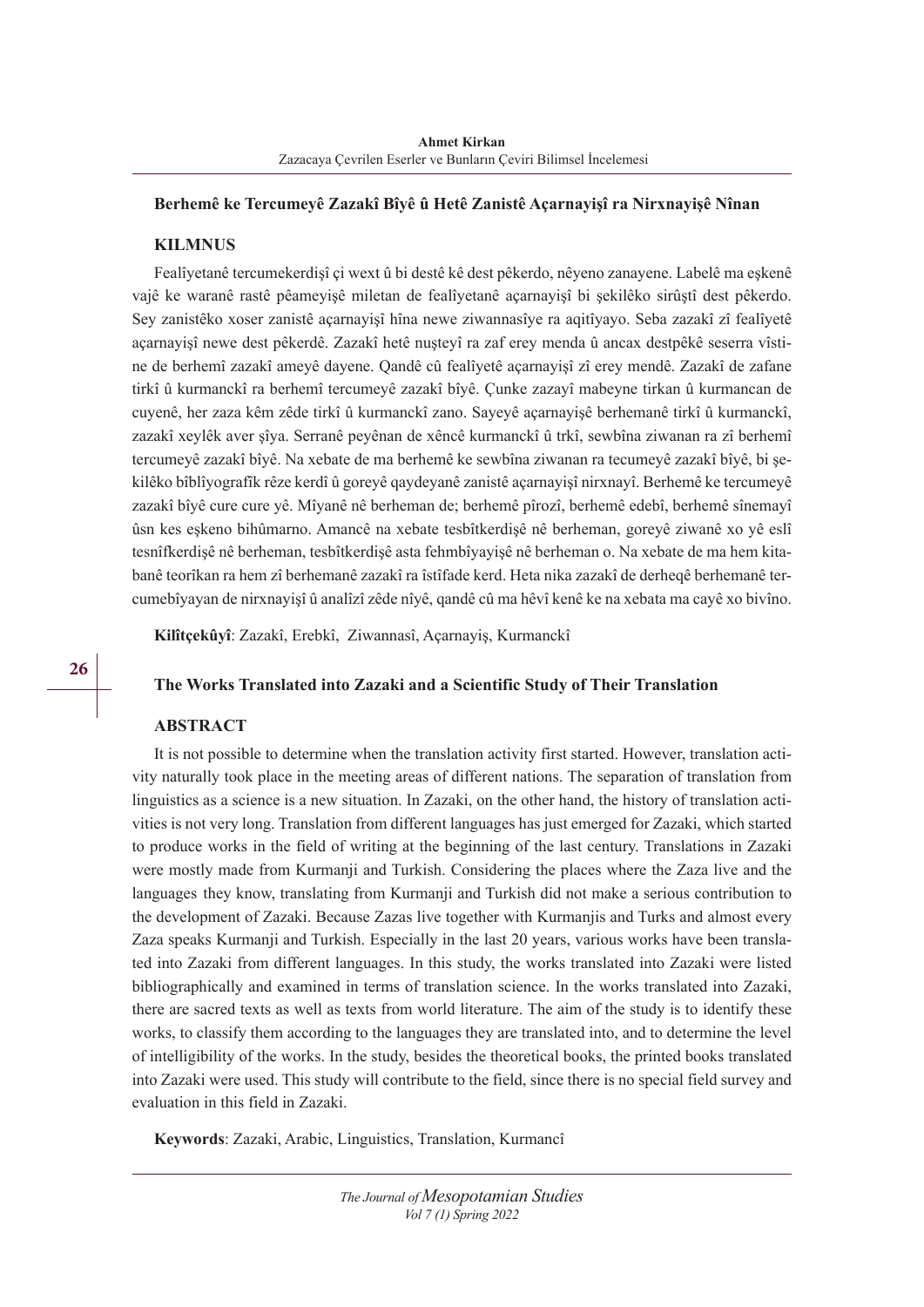## **EXTENDED SUMMARY**

It is not possible to determine when and by whom the translation activity, which acts as a bridge between cultures, first started. Translation activities have usually occurred spontaneously in natural or compulsory encountering areas of nations with different cultures. Although people's efforts to understand each other go back a long way, the separation of translation from linguistics as a standalone branch of science is a new phenomenon. Thus, the translation is not only about linguistics, it is also about language. When it comes to Zazakî, translation activities do not have much history. Translation from different languages to Zazakî, which started to give works in written field at the beginning of the last century, is new-sprung. The first works available in Zazakî are composed of folkloric texts collected by non-Zaza people at different times. After the first copyright works, translation activities started into Zazakî. Translations into Zazakî have been mostly made from Kurmancî and Turkish. Considering the places where the Zazas lived and the languages they spoke, translation from Kurmancî and Turkish did not contribute significantly to the development of Zazakî. Because the Zazas live in close contact with the Kurmanc and the Turks, and almost every Zaza, speaks Kurmancî and Turkish. However, the languages of the works translated into Zazakî are not limited to Turkish and Kurmancî. Especially in the last 20 years numerous works have been translated from different languages into Zazakî. Works from various languages around the world such as Arabic, English, Swedish and Persian have also been translated into Zazakî. Thanks to those translation activities, it can be said that there is enrichment and diversification in Zazakî literature and other fields writing. In this study, the works translated into Zaza were listed bibliographically, sorted according to the languages and the works were examined in terms of translation science. Variety of the texts translated into Zazakî is noticeable. There are sacred texts among translated works as well as texts from world literature. For example, the Quran, has been translated into Zazakî twice by different people so far. Apart from this sacred text, several other religious works from Turkish have been translated into Zazakî. In addition, a divan in Arabic has been translated into Zazakî. Works translated from Persian are related to literature. Poetry books from both modern and classical literature of Persian have been translated into Zazak. Not many works have been translated from English to Zazakî. The same works for translateions from German to Zazakî. It is necessary to state that works translated from German are difficult works that are important in world literature. The World Classics, often from Swedish not from the original languages, are among the works translated into Zazakî by Zazas who live in Europe. These works have been translated into Zazakî as abbreviated. Works translated from Turkish into Zazakî are more than other languages in both quantity and quality.

The aim of the study is to identify these works translated into Zazakî from different languages, to sort them according to the languages in which they are translated and to determine the level of comprehensibleness of the works. Regardless of a chronological order, the works translated into Zazakî are classified based on their original language. The translation features of the translation studies were examined in terms of translation science. It is not possible to say that all translated works are done in accordance with the necessary competence, but it can be said that these first examples in Zazakî will be the leading cause for the works to be done. We hope that this study will contribute to the field, since there are nor any special field research and evaluation in this area. Methods such as comparison and explanation were used in the study. The translated works are not compared with the languages in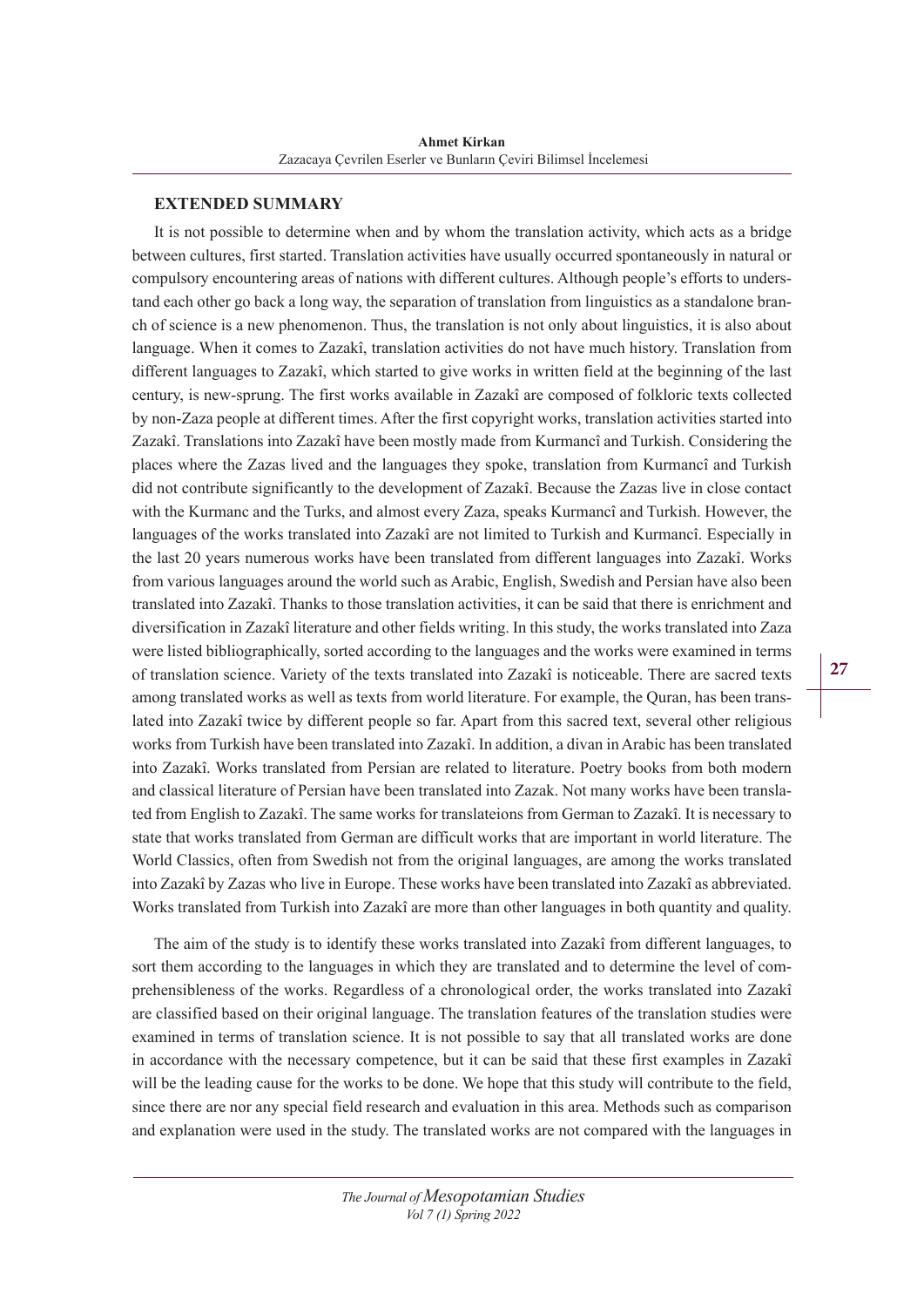which they were written. It is necessary to consider this as one of the limitations of the study. The study focuses more on the understandablity of the texts.

## **Giriş**

Çeviri kendi içinde belli kriterleri olan disiplinler arası bir alandır (Yazıcı, 2004). Etkili çeviri yapabilmek için kaynak dilden hedef dile duygu, düşünce ve anlamın tam ve etkili bir şekilde aktarılması gerekir. Bir dilden başka bir dile yapılan çevirinin, her iki dilin de özelliklerini iyi bir şekilde yansıtması beklenir (Stolze, 2013: 17-18). Çevirinin kendine özgü kuralları vardır ve bunlar çeviriyi veya metni çevirmenin inisiyatifinden kurtararak, bir bilim dalı haline gelmesini sağlar. Çeviri akademik yönü olan ve bir bilim olarak kabul edilmesi gereken bir daldır (Ammann, 2008: 14-20). Çeviri yapılan dillerdeki ayrıntıları bilmeyen veya tam olarak anlamayan, çeviri temel ilkelerini özümsememiş bir çevirmenin yapacağı çeviri etkisiz olacaktır. Çeviri sadece yazılı olarak ve sadece edebi eserlerin çevirisi şeklinde meydana gelmez. Çevirmen, birçok alanda çalışan ve farklı metinleri tercüme eden kişidir. Farklı alanlarda tercüme işini icra ederken, aynı yöntemi kullanmaz. Edebi eserleri çevirirken kullanacağı yöntemle, sözlü çeviri yaparken kullanacağı yöntem birbirinden ayrıdır (Gürçağlar, 2016: 33-35; 66-72). Zazacada çeviri genelde yabancı dil bilen ama çeviri eğitimi almamış çevirmenler tarafından yapılmaktadır. Yapılan yazılı çevirilerde Kurmancca ve Türkçe dilleri ön plandayken, sözlü çevirinin çok fazla olduğunu söylemek mümkün değildir. Çeviri, anlam kaymalarının en çok olduğu alan olarak da ortaya çıkar. Hedef dille, kaynak dil arasında, çevirmenden, dillerden, dildeki imkânlardan, anlam aktarımının zorluğundan vb. nedenlerden dolayı çeviri hataları, kusurları ortaya çıkabilir (Suçin, 2007: 32-33). Zazaca için bu durum daha olasıdır. Zazacada çeviri için imkanların sınırlı olduğunu ifade edebiliriz.

Bazı dillerde çeviri faaliyetleri yüzyıllardır devam etmektedir. Kültürlerin, dillerin ve dinlerin karşılaşma alanlarında çeviri faaliyetleri çok erken bir dönemde başlamıştır. İlk olarak M.Ö. 3. yüzyılda çeviri yapıldığına dair kayıtlar vardır. Ticaret, din, savaşlar gibi sebeplerden dolayı diller arasında da etkileşimler olmuştur. Bu durumlar çeviri faaliyetlerinin başlamasını sağlamıştır. Halen elde çeviri tarihiyle ilgili geniş kapsamlı bir bilgi mevcut değildir (Stolze, 2013: 20-21). Çeviri için birçok tasnif yapılmıştır ve genelde bu tasnifler Yunan ve Antik Roma'dan başlayarak devam ettirilir. Doğu dünyasında ilk dönemde kutsal metinlerin çevrilmesiyle başlayan çeviri faaliyetleri ilerleyen dönemlerde daha sistematik bir şekle dönüşmüştür. Örnek olarak ilk dönem Kur'an çevirilerinde Farsça örneğinde sadece birkaç sure ve ayet tercüme edilmişken, sonraki dönemlerde bu çeviri faaliyetleri toplu bir hal almış ve metin çevirisine dönüşmüştür (Aydar, 1996: 103). Farsça çeviriden yaklaşık bir asır sonra, bu kutsal metin Türkçeye tercüme edilmiştir (Küçük, 2013: 15-16). 20. yüzyılla beraber Farsça ve Türkçede bu faaliyetler hız kazanarak devam etmiştir. Zazaca içinse bu yüzyıl yeniden varoluş asrı olmuştur. Çünkü bu yüzyılla beraber Zazaca her alanda boy göstermeye başlamıştır.

Klasik edebiyattan modern edebiyata, romandan hikâyeye, sözlü edebiyattan yazılı edebiyata kadar birçok alanda gelişmeler ortaya çıkmıştır. Özellikle son çeyrek yüzyılda Zazaca ciddi bir atılım göstermiştir. Modern anlamdaki Zazaca ilk eserler 1960'lı yılların ilk yarısında ortaya çıkmışlardır. 1979 yılında yayım hayatına başlayan ve ancak 4 sayı yayımlanabilen *Tîrêj* dergisi Zazaca modern edebiyat için önemli bir adımdır (Kovara Tîrêj, 1979). Sonrasında meydana gelen durgunlukta Zazaca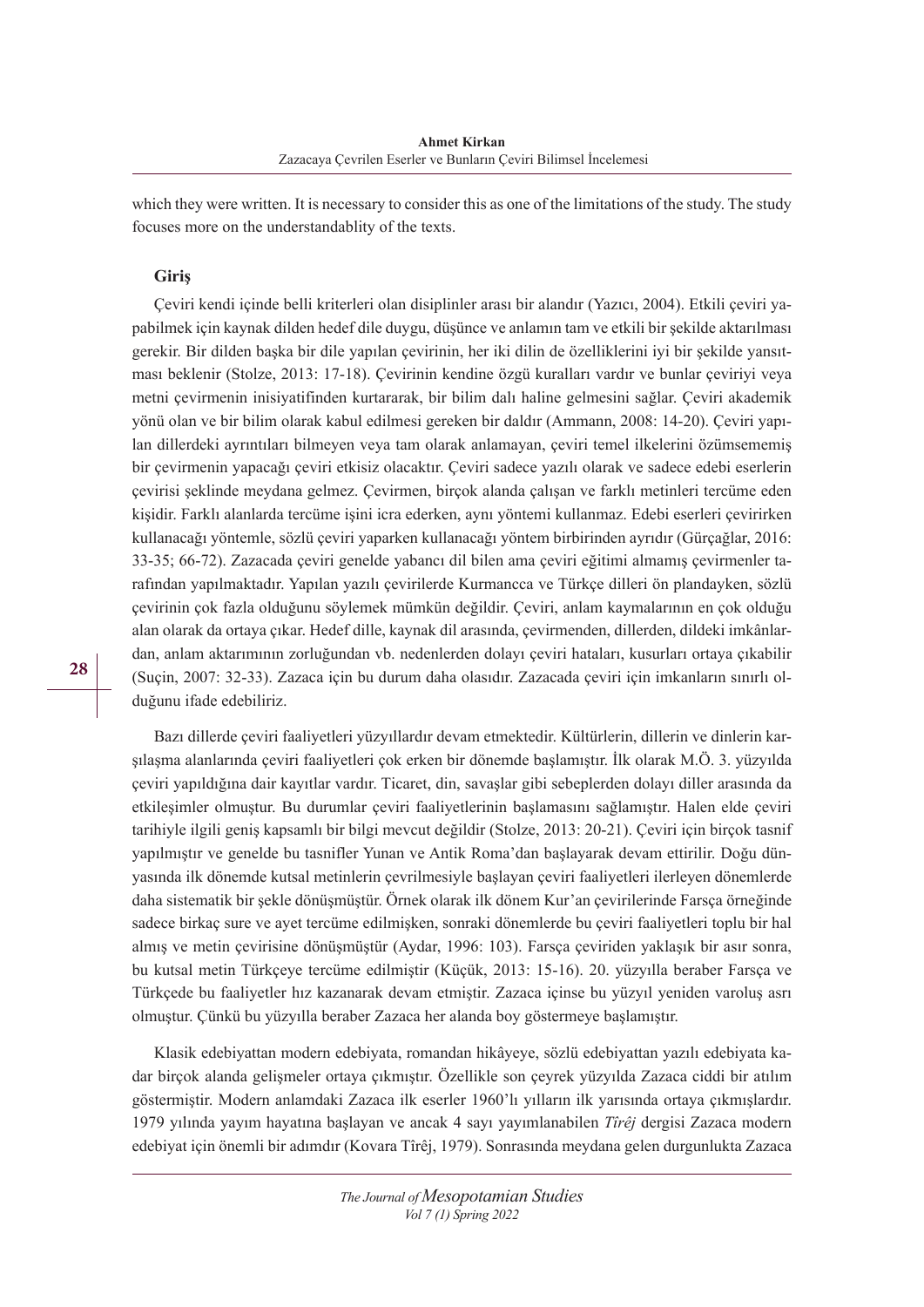ancak çok dilli dergilerde kendine yer bulabilmiştir. 1996 yılında İsveç'te Grûba Xebate ya Vateyî (Vate Çalışma Grubu) adıyla bir çalışma grubu ortaya çıkmıştır ve bu grup Zazacanın müstakil bir şekilde ele alınmasının önünü açmıştır. Çeviri faaliyetleri de bu grubun çalışmaya başlamasından sonra ivme kazanmıştır. Hali hazırda bu grubun sözlük ve imla çalışmalarından yararlanan veya yararlanmayan birçok kişi tarafından Zazacaya birçok eser kazandırılmıştır.

Çalışmanın konusu farklı dillerden Zazacaya çevrilmiş olan eserlerdir. Çalışmanın amacı ise bu eserleri bibliyografik olarak tespit etmek ve çeviri bilimin genel kuralları çerçevesinde değerlendirmektir. Çeviri kendi içerisinde alt başlıkları olan ve takip edilen yönteme göre değişiklik gösteren bir olgudur. Çalışmada çevirinin alt başlıkları ve çevirmenin bağlı olduğu ekol gibi özellikler göz ardı edilmiştir. Zaten sayıca az olan bu çevirilerde çevirmenler, kaynak metni hedef dile aynen çevirme yoluna gitmişlerdir. Ayrıca Zazaların içerisinde farklı adlandırmaların dışında bu çalışmada üzerinde durulacak olan, Zazacayı Kürtçenin bir lehçesi olarak kabul eden ve Zazacayı müstakil bir dil olarak kabul eden (en az) iki grup vardır. Bu temel noktanın dışında, bu iki grup birbirinden farklı alfabeler kullanmakta ve imlada farklı metotları tercih etmektedir. Çalışmada bu ayrılıklar da göz ardı edilmiştir. Temel amaç Zazacaya çevrilmiş olan eserleri tespit ve analiz etmektir. Bu çalışma bibliyografik bir çalışma değildir. Bu konuda daha derli toplu bir dizin ilkin Murat Varol tarafından yapılmıştır. Varol 1899 yılından, Zazaca ilk telif eserin çıktığı yıldan 2014 yılına kadar yayımlanmış ve yazarın ulaşabildiği bütün eserleri tasnif etmiş ve yayımlamıştır (Varol, 2014). Daha sonrasında Mutlu Can tarafından geniş bir bibliyografik çalışma yüksek lisans tezi olarak hazırlanmıştır (Can, 2018). Bu her iki eserde de Zazacaya yapılmış olan çevirilerin künyeleri verilmiştir. Can'ın kaydettiği üzere çeviri faaliyetleri özellikle çocuk edebiyatı alanında yoğunlaşmaktadır (Can, 2018: 28-30). Ayrıca farklı dillerden Zazacaya çevrilen oldukça çok sayıda makale de vardır ve Can bunların da künyelerini kaydetmiştir (Can, 2018: 300-315).

Zazacaya çevrilmiş olan eserler kaynak dillerine göre tasnif edilmiştir. Genellikle Arapçadan ve Farsçadan çevrilen eserler kutsal metinlerden meydana gelirken, Avrupa dillerinden çevrilen eserler çoğunlukla edebiyatla (dini, modern, çocuk vb) ilgilidir. Eserlerin tanıtımı ve değerlendirilmesinden önce Zazalar hakkında bazı tanıtıcı bilgiler verilmiştir. Göç ve mecburi iskan dışında (Avrupa'da yaşayan Zaza nüfusu ve tehcire uğramış Kafkasya'daki Zaza nüfusu hariç), Türkiye sınırları içerisinde yaşayan bir topluluk olarak Zazalar, üzerine çalışmaların yapıldığı ve akademik çalışmalara çokça konu olmamışlardır. Bu konuda Alanoğlu Zazaların yaşadıkları yerlerin sınırını ve kökenleri konusunda farklı görüşleri de ifade eder (Alanoğlu, 2019: 688-690). Çalışma tercüme edilmiş eserleri tespit ve analiz ettiği için ve alanında ilk olduğu için önemlidir.

# **1. Zazalar ve Zazaca**

Dimilkî, Kirdkî, Zazakî ve Kirmanckî olarak adlandırılan bu diyalekt, sadece Türkiye sınırları içerisinde konuşulmaktadır. Bu diyalekti konuşanlar; Dêrsim (Tunceli) ve çevresinde kendilerine Kirmanc ve diyalektlerine Kirmanckî; Çermik, Gerger ve Siverek'te oturanlar kendilerine Dimilî, diyalektlerine Dimilkî; Diyarbakır'ın bir kısmı ile Bingöl'de oturanlar kendilerini Kird, diyalektlerine Kirdkî; Elazığ ve çevresinde oturanlar ise kendilerine Zaza ve diyalektlerine Zazakî demektedirler. Zazalar, Türkiye sınırları içerisinde, yoğunluklu olarak 13 ilde ve bu illerin ilçelerinde oturmaktadır.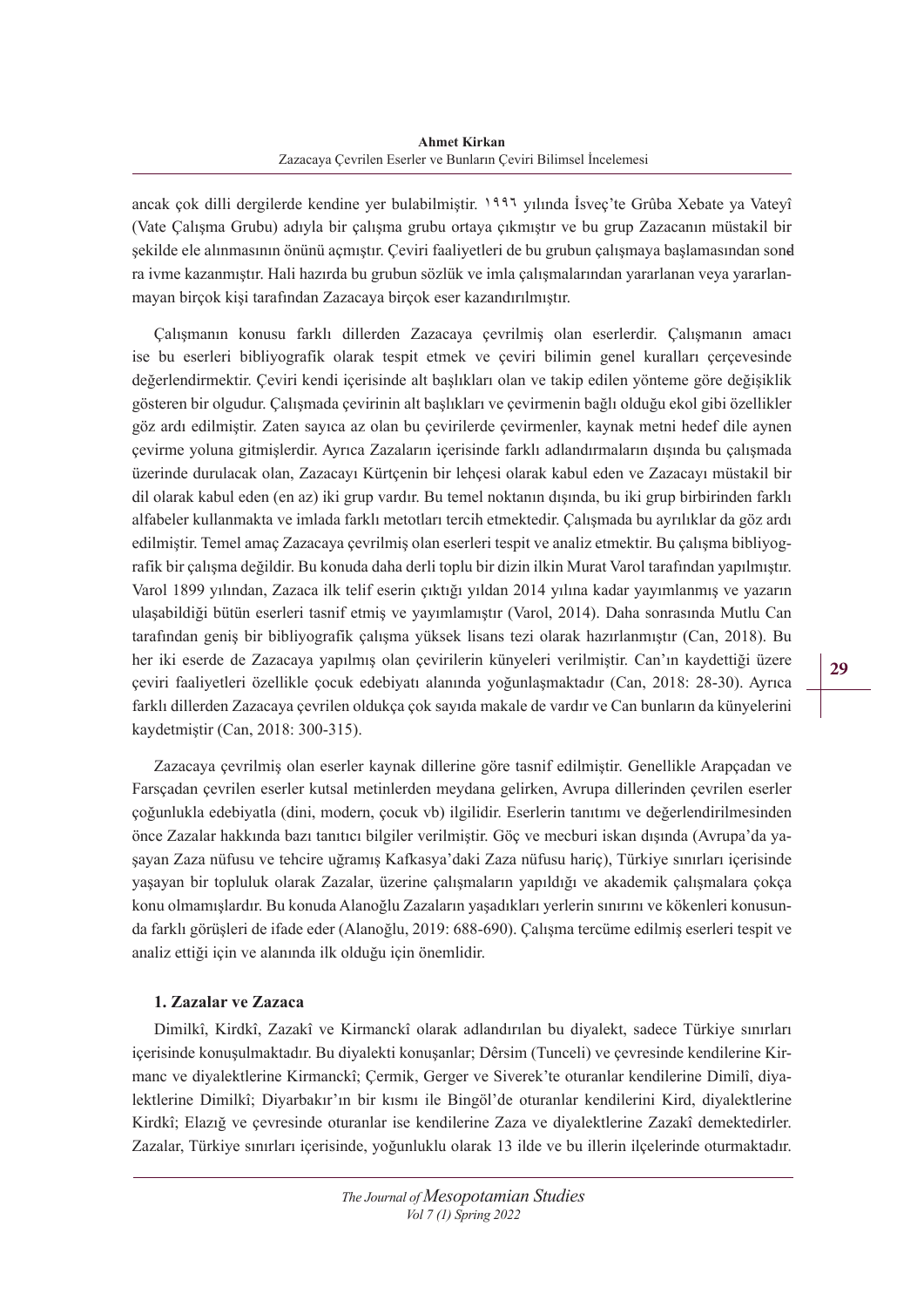#### **Ahmet Kirkan** Zazacaya Çevrilen Eserler ve Bunların Çeviri Bilimsel İncelemesi

Bu iller ve ilçeler; Adıyaman'ın (Semsûr) Gerger (Aldûş); Batman'ın Kozluk (Hezo) ve Sason (Sason); Bingöl (Çewlîg) merkez, Adaklı (Azarpêrt), Genç (Dara Hênî), Karlıova (Kanîreş), Kiğı (Gêxî), Solhan (Bongilan), Yayladere (Xorxol), Yedisu (Çêrme); Bitlis'in (Bidlîs) Mutki (Motkan); Diyarbakır (Dîyarbekir, Amîd) merkez, Çermik (Çêrmuge), Çüngüş (Şankuş), Dicle (Pîran), Eğil (Gêl), Ergani (Erxenî), Hani (Hênî), Lice (Licê), Hazro (Hezro), Kulp (Pasûr) Kocaköy (Karaz), Çınar (Çinar); Elazığ (Xarpêt) merkez ve Maden (Maden), Palu (Pali), Karakoçan (Depe), Kovancılar (Qowancîyan), Sivrice (Sîvrîce), Alacakaya (Xulaman), Arıcak (Mîyaran); Erzincan (Erzingan) Çayırlı (Mose), İliç (Îlîç), Kemah (Kemax), Tercan (Têrcan); Erzurum (Erzirom) Aşkale (Aşqele), Çat (Çad), Hasankale (Hesenqele), Karayazı (Gogsî), Hınıs (Xinûs); Muş (Mûş) Varto (Gimgim); Siirt (Sêrt) Baykan (Hewêl); Sivas (Sêwas) Kangal (Qengal), Zara (Zara), Ulaş, İmranlı (Çît), Divriği (Dîvrîgî); Tunceli (Dêrsim) merkez ve Pülümür (Pilemurîye), Nazimiye (Qisle), Ovacık (Pulur), Hozat (Xozat), Pertek (Pêrtage), Mazgirt (Mazgêrd) ve Çemişkezek (Çemişgezek); Şanlıurfa (Ruha) Siverek (Sêwregi) ve çok az da olsa Hilvan'da (Curnê Reş) yaşamaktadırlar (Yıldırım vd., 2012: 15-16). Bu yerleşim yerleri dışında Aksaray Ortaköy; Ardahan Göle; Gümüşhane Kelkit ve Şiran; Malatya Pütürge ve Arguvan; Kars Sarız; Konya Ereğli; Tokat Almus'ta da Zaza nüfusu vardır (Kırkan, 2019: 11-112). Yukarıda bahsedildiği gibi Zazalar bulundukları coğrafyaya göre kendilerini farklı adlandırmışlardır. Bu farklı adlandırma verilen eserlere de yansımıştır.

Zazaca ilk telif eser 1899 yılında Mela Ehmedê Xasî tarafından yazılmış olan mevlit metnidir. Ehmedê Xasî'nin yazmış olduğu eserden önce Mustafa Dehqan'ın iddia ettiği üzere 1798 yılında Sultan Efendi tarafından Zazaca bir metin yazılmıştır (Dehqan, 2010: 295-306). Sadece birkaç sayfasının elimizde olduğu bu metin telif bir eser olmakla beraber, ilk ve son sayfasının yayımlandığı böyle bir metnin var olup olmadığı da ayrı bir tartışma konusudur. Bu metnin dışında Zazacaya çevrilmiş bir İncil metninden bahsedilmektedir. Çağlayan'ın deşifre ettiği ve sunduğu arşiv belgesinde 1902 yılında *Kürdçe Zaza Lisanı* ile basılan İncil'e tesadüf edildiği ve bu çeviri eserin iade edildiği anlaşılmaktadır (Çağlayan, 2011: 281). Elimizde bulunmayan, Zazaca olduğu da kesin olmayan bu eser, eğer doğru tespit edilmişse ilk çeviri eser olarak kabul görmesi gerekir. Özellikle ilk telif eserden sonra Zazaca uzunca yıllar suskunluğa bürünmüş ve ancak 1960'lı yıllarda yayımlanan *Roja Welat* adlı gazetede ilk Zazaca yazılar çıkmaya başlamıştır. Bundan sonra Özgürlük Yolu ve *Devrimci Demokrat Gençlik* gibi periyodik yayımlarda Zazacaya rastlamak mümkün olmuştur. Bu periyodik yayımlarda *çeviri örneklerine de yer* verilmiştir. Ama sistemli bir şekilde çeviri örneklerine *Kovara Tîrêj*'de rastlanılır. Tespit edildiği kadarıyla, Türkçeden Zazacaya çevrilen ilk metin Malmîsanij tarafından çevrilen Ahmed Arif'in iki tane şiiridir (*Devrimci Demokrat Gençlik*, Sayı: 3, Ankara, Nisan 1978, r. 14). Kurmancca diyalektinden Zazacaya çevrilen ilk metinse Şêx Evdirehîm tarafından çevrilen bir masaldır. Bu masalın adı *Lwî û Kerg*'dir (Tilki ve Tavuk). Bu çeviri masal *Hêvî*, Çira ve *Vate* gibi dergilerde ve *Newepel* gazetesinde yayımlanmıştır. Bu metnin ehemmiyetinden dolayı M. Malmîsanij bu metni *Çira* dergisinde yayımlamış ve bir değerlendirme yazısı yazmıştır (Malmîsanij, 1995: 45-46). Aslında fabl türünde olan bu masalın ilk çevirileri, Celadet Ali Bedirhan'ın isteği üzerine Mela Nezir tarafından Siverek ağzına ve Mıhyeddin (Palolu olduğu ifade edilmektedir) tarafından Palo ağzına çevrilmiştir. Bu her iki metin de *Hawar Dergisi*'nde yayımlanmıştır (Bedir-Xan, 1933: 33).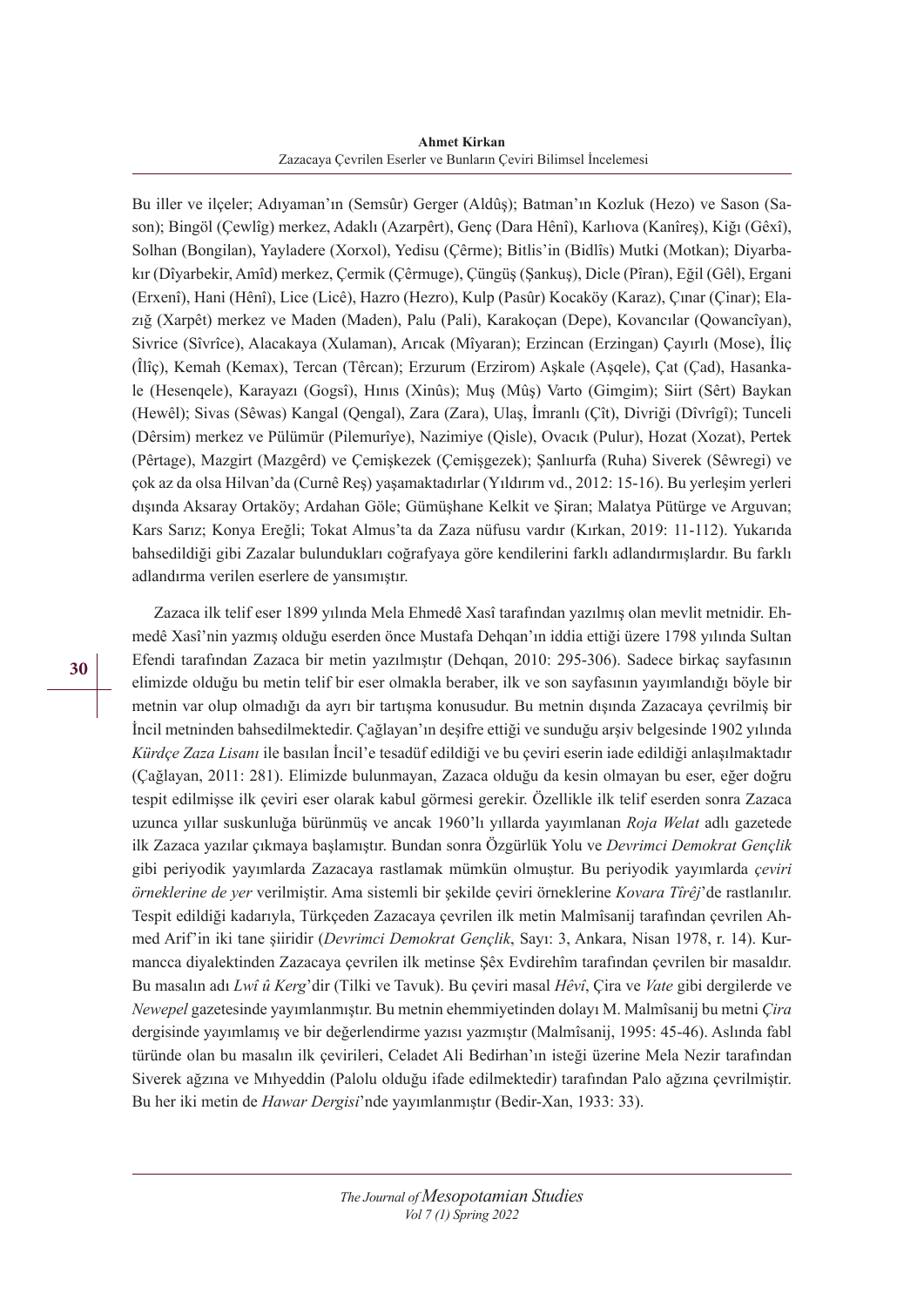Kurmanccadan Zazacaya çevrilen ikinci metin ise yine Malmîsanij tarafından çevrilen ve *Armanc* gazetesinde yayımlanan Nûra Cewerî'nin *Sazbendîya Kurdanê Zazan* adlı yazısıdır. Aynı gazetenin 136. sayısında N. Elî (Nihat Saganda) tarafından Qedrî Can'ın *Mûyenda Sipî* adlı hikâyesi Zazacaya çevrilmiştir. Ehmedê Xanî'nin *Mem û Zîn*'i üzerine yapılmış ilk çeviri beyitler de yine N. Elî tarafından yapılmış ve Armanc'ın 4. sayısında yayımlanmıştır. Zazacaya tercüme edilmiş ilk kutsal metinler de Malmîsanij tarafından çevrilen *Kitabê Pîroz ê Êzîdîyan: Meshefî Reş* ve *Kitabê Pîroz ê Êzîdîyan: Kitêbî Cilwe* adlı metinlerdir ve bunlar yine Armanc gazetesinin 150 ve 151. sayılarında yayımlanmışlardır. Aynı dönemde *Rewşen* dergisinde J. Îhsan Espar ve Serdar Roşan tarafından Türkçeden bazı metinler Zazacaya çevrilmiştir. *Vate* dergisinin yayım hayatına başlamasından sonra M. Malmîsanij, J. Îhsan Espar, Murad Canşad gibi yazarlar tarafından çeşitli dillerden ama özellikle Kurmanccadan metinler Zazacaya çevrilmiştir. Vate dergisinin ilk 18 sayısında Celadet Elî Bedirxan tarafından hazırlanmış olan *Ferhenga Kurdî (Kurmancî)-Fransî (Kürtçe-Fransızca Sözlük)* adlı sözlüktür (Can, 2017: 52-65).

L. Tolstoy'a ait kısa bir hikâyenin çevirisi olan "Dendûka Erûgî" (Erik Çekirdeği) başlıklı metin Rus Edebiyatından ilk çeviri örneğini oluşturur. Hikâye A. Diljen [Haydar Diljen] tarafından çevrilmiştir.

2011 yılında yayım hayatına başlayan Şewçila adlı dergide Kurmanccadan ve farklı dillerden bir*çok metin Zazacaya çevrilmiştir. Bu dergide modern edebiyat, folklor, dilbilim, eleştiri gibi alanlarda; İlyas Akman, Roşan Lezgîn, Hasan Aslan,* Hemîd Hozan, Cemîl Robar, Mehemed Sebrî Akgonul, İsmail Söylemez, M. Emin Kacan, *Îhsan Tektaş* ve daha birçok kişi tarafından çeviriler yapılmıştır. Şewçila ile birlikte çeviri yapan kişi sayısı artmış ve çevirinin yelpazesi genişlemiştir. Burada sayılan isimler dışında da birçok kişi tarafından da Zazacaya çeviriler yapılmıştır.

# **2. Zazacaya Çevrilmiş Olan Eserler**

Çeşitli dillerden Zazacaya çeviriler yapılmıştır. Aşağıda Zazacaya çevrilen eserler ve bunların çevrildikleri diller esas alınarak bir tasnif yapılmıştır. Çevrilen eserleri dini eserler ve edebi eserler olarak veya klasik eserler ve modern eserler gibi farklı şekillerde de tasnif etmek mümkündür. Bu eserlerden bazıları kaynak dilden Zazacaya direkt bir şekilde çevrilirken, bazı eserler ise farklı dillerdeki tercümeler temel alınarak yapılmıştır. Zazacaya çevrilen bütün eserlerin bunlarla sınırlı olduğunu söylemek mümkün değildir. Çalışmada ulaşılmış ve elde edilen eserler üzerinden bir değerlendirme yapılmıştır. Zazaca yayımcılık Türkiye'de ve Avrupa'nın çeşitli ülkelerinde devam etmektedir. Bu eserlerden bazıları sadece isim olarak tespit edilmiştir. Ayrıca başta ifade edildiği üzere Zazalar içerisinde kendini adlandırma ve tanımlama açısından da birlik yoktur. Bu durum bazı eserlerin sınırlı bir çevrede kalmasına neden olmaktadır. Bulgular kısmında ise bu eserlerden bazılarının çeviri bilim ve dilbilimsel olarak değerlendirilmesi yapılacaktır.

# **2.1. Türkçeden Çevrilmiş Olan Eserler**

*Aşağıda Türkçeden Zazacaya çevrilen eserlerin künyeleri verilmiştir. Zazacaya çevrilen kitapların önemli bir kısmını Türkçeden çevrilmiş olan kitaplar oluşturmaktadır. Bu eserlerden birkaçı DİSA tarafından desteklenen bir proje kapsamında çevrilen kitaplardan oluşmaktadır.*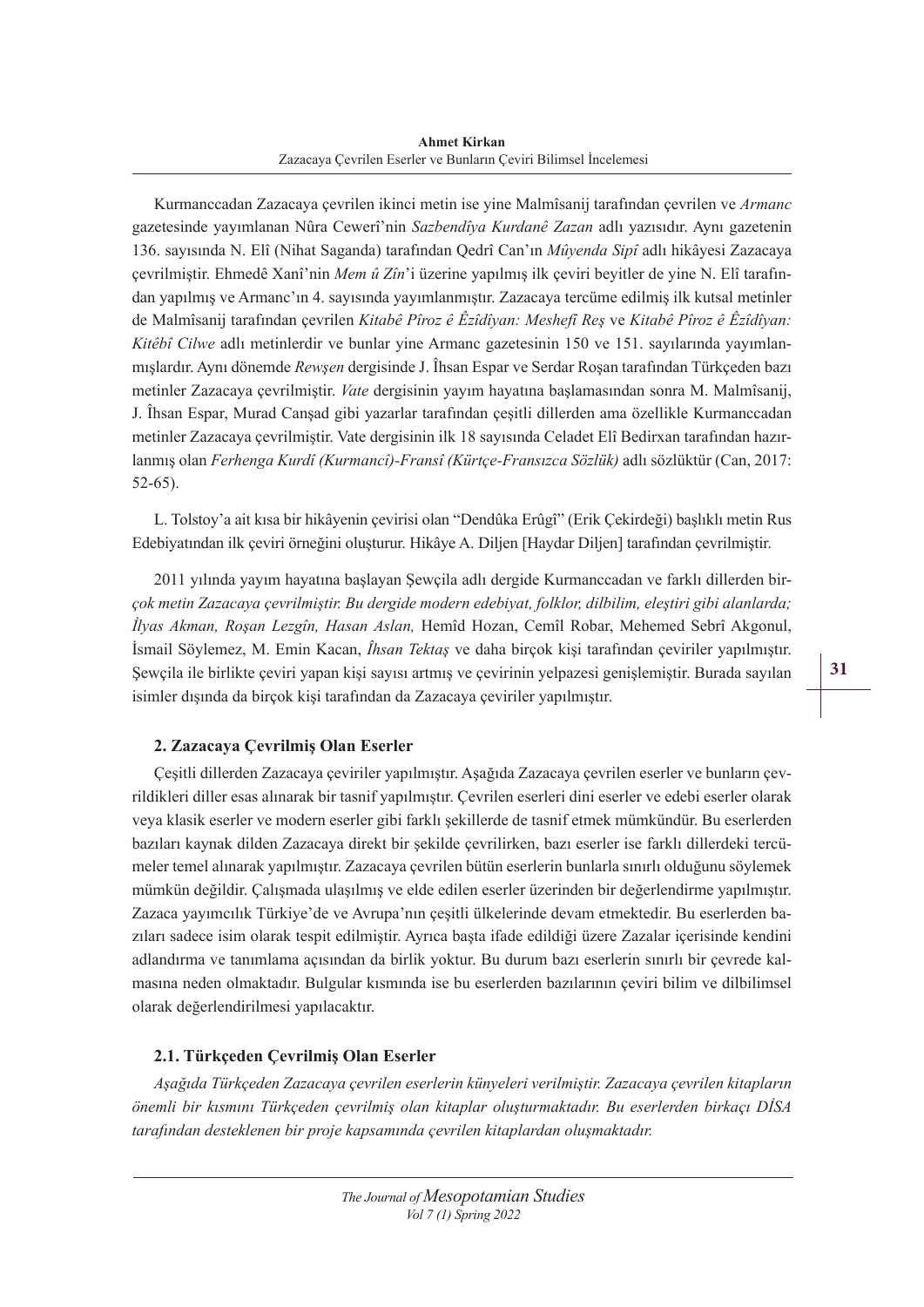*Perwerde de Tetbîqê Ziwanê Dayîke* adlı eser makalelerden meydana gelmektedir ve bu eser Roşan Lezgîn tarafından Türkçeden Zazacaya çevrilmiş, 2013 yılında DİSA Yayınları tarafından yayımlanmıştır. Eser anadilin çocukların eğitimine uygulanmasını konu edinmektedir.

*Polîtîkayê Zafziwanîye û Plankerdişê Ziwanî* adlı eser makalelerden oluşmaktadır ve yine Roşan Lezgîn tarafından Türkçeden Zazacaya çevrilmiş ve 2013 yılında DİSA Yayınları tarafından yayımlanmıştır. Eserde çok dillilik ve dil politikaları ele alınmaktadır.

*Vera Trawma de Muqawemetê Tutan* adlı eserde inceleme ve araştırmalardan elde edilen verilerin sunulmuştur. Bu eser, Roşan Lezgîn tarafından Türkçeden Zazacaya çevrilmiş ve 2018 yılında DİSA Yayınları tarafından yayımlanmıştır. Eser, 142 sayfadır. Travma karşısında çocukların savunma ve öz savunma mukavemetlerini konu alan bir eserdir.

Said Nursi'nin külliyatından üç adet eser Serdar Bedirxan tarafından Zazacaya çevrilmiştir. Bu eserlerden, Said Nursi tarafından yazılmış olan *İhlas Risalesi* adlı eser *Rîsaleya Îxlasî* adıyla 2014 yılında Zehra Yayıncılık'tan; *Kardeşlik Risalesi, Rîsaleya Birarîye* adıyla 2014 yılında yine Zehra Yayıncılık'tan; *Hastalar Risalesi*, *Rîsaleya Nêweşan* adıyla 2014 yılında aynı şekilde Zehra Yayıncılık'tan yayımlanmıştır. Bu eserler Serdar Bedirxan tarafından asıl dili olan Türkçeden çevrilmiştir. Çevrilen eserler dil itibariyle zor ve karmaşık bir yapıya sahiptirler. Bu *türden metinlerin* Zazacaya tercüme edilmesi de zordur. Ama eldeki çevirilere göre Bedirxan bunun üstesinden gelmiştir.

Ahmed Arif'in *Hasretinden Prangalar Eskittim,* yaşarken yayımlanan tek şiir kitabı olan bu eserini Newzad Valêrî *Mi Hesreta To Ver Qeydûbendî Kerdî Kehan* adıyla Zazacaya çevirmiş ve bu eser 2014 yılında Vate Yayınları tarafından yayımlanmıştır. Bu eser yayınevinin *Açarnayîşanê Şîîran-Şiir Çevirileri* dizisinin ilk çeviri şiir kitabıdır. Eserde Ahmed Arif'in bütün şiirleri eksiksiz bir şekilde Zazacaya çevrilmiştir. Ahmed Arif'in şiirleri çevrilmesi zor olan şiirlerdir. Şiir çevirilerinde bazen şairin kastettiği anlam ortadan kalkabilir.

*Rayberê Gêrayîşî yê Dîyarbekirî-Diyarbakır Gezi Rehberi* adlı eser Deniz Gündüz tarafından Zazacaya çevrilmiştir. Bu rehber, 239 sayfa olup, Diyarbakır'a gelen turistlerin gezip görebilecekleri yerleri tanıtan bir eserdir ve 2011 yılında Boyut Yayıncılık tarafından yayımlanmıştır. Ayrıca Özdemir Nutku'nun *Dram Sanatı* adlı eseri yine Gündüz tarafından *Hunerê Dramî* adıyla çevrilmiş ve bu eser 2015 yılında yayımlanmıştır.

Türkçeden Zazacaya çevrilmiş bir diğer eser de Nilgün Abisel tarafından yazılmış olan *Sessiz Sinema* adlı eserdir. Bu eser Esat Şanlı tarafından *Sînemaya Bêveng* adıyla Zazacaya çevrilmiş ve 2015 yılında yayımlanmıştır. Zazacada sinema üzerine çok eser bulunmamaktadır. Hem Gündüz'ün hem de Şanlı'nın çevirmiş olduğu eserler bu anlamda önemlidirler.

Ayrıca 2012 yılında yayımlanan Nurettin Durman'ın *Işık Oyunları* isimli şiir kitabı Hasip Bingöl tarafından *Tîjbazî* ismiyle çevirmiştir. Bingöl bunun Zazacaya tercüme edilmiş ilk şiir kitabı olduğunu ifade etmektedir (Bingöl, 2019: 174).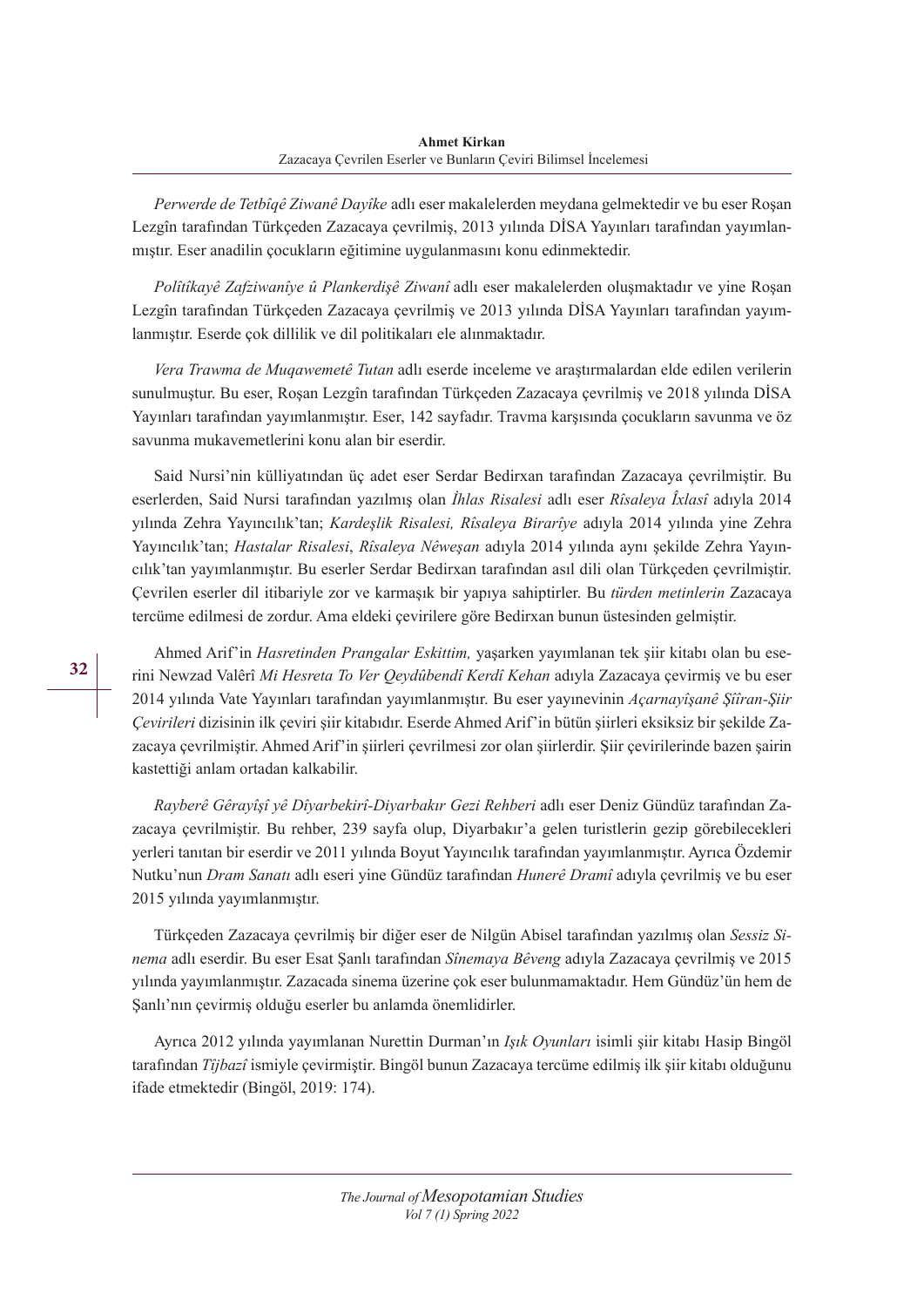# **2.2. Kurmanccadan Çevrilmiş Olan Eserler**

*Aşağıda Kurmanccadan Zazacaya çevrilen eserlerin künyeleri verilmiştir. Zazacaya çevrilen kitapların önemli bir kısmını Kurmanccadan çevrilmiş olan kitaplar oluşturmaktadır. Dil ve sentaks açısından Kurmanccadan Zazacaya çeviri yapmak, diğer dillerden çeviri yapmaya göre daha rahattır. Bundan dolayı Zazacaya yapılan çevirilerin önemli bir kısmını Kurmanccadan yapılan tercümeler oluşturmaktadır.*

Kurmanccadan yapılmış olan tercümelerden birisi, Andranîk tarafından yazılmış olan *Dêrsim Raywanî û Cografya* (Cigêrayîş) adlı eser Roşan Lezgîn tarafından Kurmanccadan Zazacaya tercüme edilmiştir. Bu eser 2010 yılında Vate Yayınevi tarafından yayımlanmıştır.

Berfîn Zenderlioglu ve Mîrza Metîn tarafından yazılmış olan *Mêrdeyê Şewe* adlı tiyatro oyunu Roşan Lezgîn tarafından Kurmanccadan Zazacaya tercüme edilmiştir. Bu eser 2011 yılında Avesta Yayınları tarafından yayımlanmıştır. Zazacada tiyatro türünde eser yazılmasına çok da rağbet edilmemektedir. Bu açıdan bu çeviri eser önemli bir boşluğu doldurmaktadır.

Aynı şekilde, Feridun Birgül tarafından hazırlanan *Rêberê Bikarardişê Setê Gulgulînê Gedeyan* adlı eser Roşan Lezgîn tarafından Kurmanccadan Zazacaya çevrilmiş ve bu eser 2016 yılında DİSA Yayınları tarafından yayımlanmıştır. 54 sayfa olan bu eser, çocuk kitapları setinin kullanma kılavuzu olarak hazırlanmıştır.

Mem Bawer ve Abdullah Yapıcı ikilisi tarafından hazırlanmış olan *Batirsok* adlı eser ve sadece Mem Bawer tarafından hazırlanmış olan *Hirç û Rovî* ile *Masîke* adlı eserler Ronya Bewran tarafından Kurmanccadan Zazacaya çevrilmiş ve bu eserler 2015 yılında Weşanxaneya Hîva tarafından yayımlanmıştır. Bahsedilen eserler, çocuk kitabı olarak hazırlanmışlardır. Bu alanda yayım yapan Weşanxaneya Hîva önemli bir boşluğu doldurmaktadır. Çünkü var olan Zazaca kitaplar pedagojik olarak çocukların dil öğrenmelerini desteklememektedir. Kurmanccadan çeviri de olsa bu türden kitaplar, çocukların Zazacaya ilgi duymasına neden olmaktadır.

Roger Lescot tarafından derlenen Memê Alan hikâyesi Roşan Lezgîn & N. Celalî tarafından Kurmanccadan Zazacaya *Bi Kirdkî/Zazakî Memê Alan* adıyla Weşanxaneyê Roşna tarafından 2014 yılında yayımlanmıştır. Bu eser 226 sayfadır. Kürtçenin diğer diyalektlerinde de olan bu anlatının Zazacaya çevrilmesi önemlidir.

Kurmanccadan Zazacaya çevrilen bir diğer eser, Roza Metîna tarafından yazılmış olan *Sêgoşe û Çargoşe* adlı eser Emrah Kelekçier tarafından 2016 yılında Zazacaya tercüme edilmiştir.

Saidi Nursi eserlerinden bazıları Türkçeden Kurmanccaya çevrilmiştir. Yazar tarafından yazılmış olan *Küçük Sözler* adlı eser *Vateyê Qijkekî* adıyla Serdar Bedirxan tarafından Kurmanccadan Zazacaya çevrilmiş ve bu eser 2010 yılında Nûbihar tarafından yayımlanmıştır. İfade edildiği üzere eserin aslı Türkçe olmasına rağmen çevirmen Kurmanccadan Zazacaya tercüme etmeyi tercih etmiştir. Bunun sebebi ise bu iki diyalektin birbirine yakın olmasıdır. İlk basımı 95 sayfa olan eser, ikinci kez Zehra Yayıncılık tarafından yayımlanmıştır. Bu baskıda eserin adı *Vateyî Qijekî* olarak düzeltilmiştir. Çünkü *qijkekî* sözcüğü Zazacada *küçücük* anlamına gelir. Halbuki eserin adı *Küçük Sözler*'dir. Bundan dolayı ikinci basımda çevirinin adı düzeltilmiştir.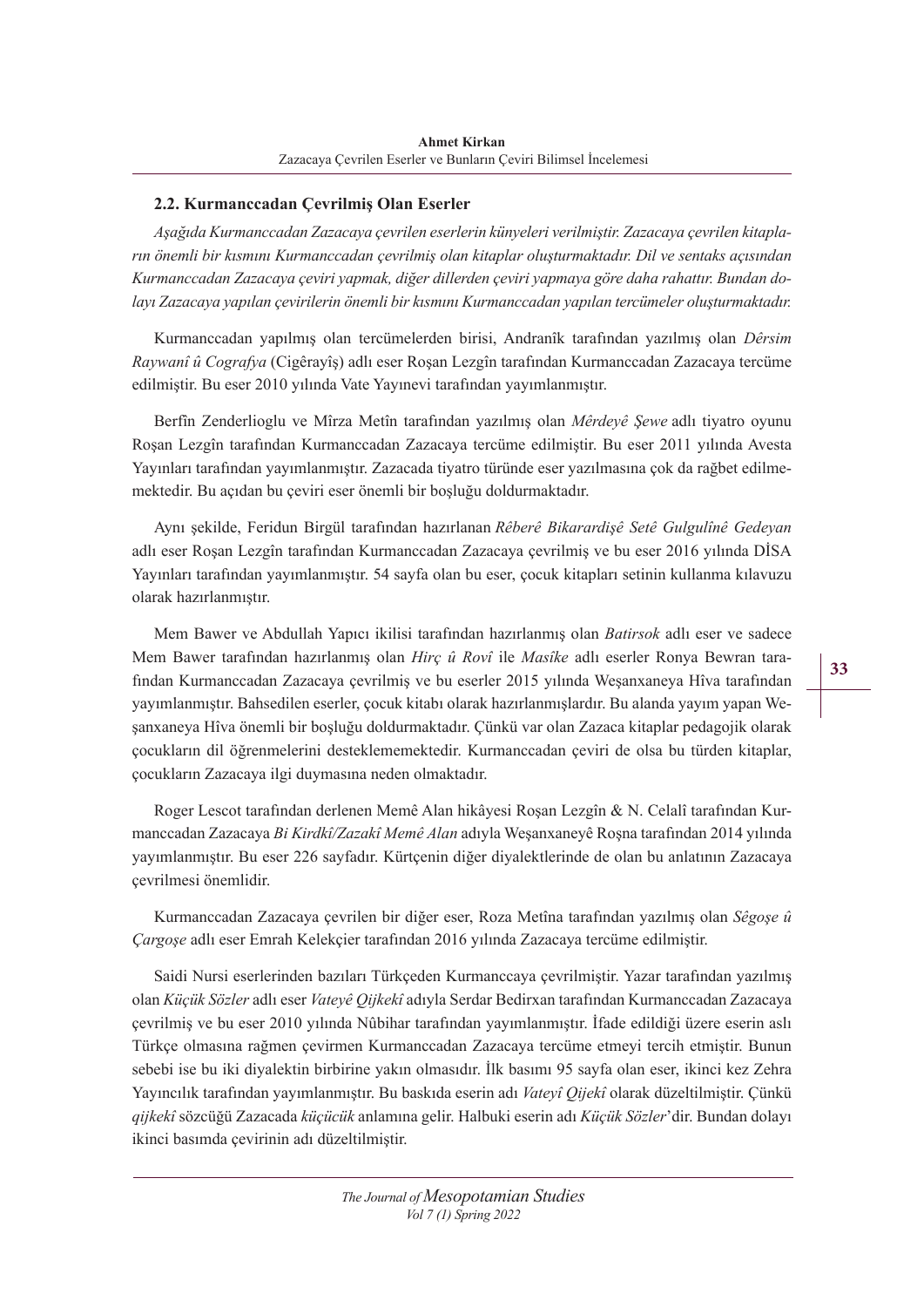## **2.3. Arapçadan Çevrilmiş Olan Eserler**

*Aşağıda Arapçadan Zazacaya çevrilen eserlerin künyeleri verilmiş ve bazı açıklamalar yapılmıştır. Zazacaya çevrilen kitapların bir kısmını da Arapçadan çevrilmiş olan kitaplar oluşturmaktadır. Bu eserlerden iki tanesi Kur'an tercümesidir. Bir diğer eser ise Arapça bir divandır. Kur'an tercümeleri geç kalınmış, çoktan yapılması gereken tercümelerdir.*

(Bîlal) Feqî Çolîg'in yapmış olduğu Kur'an tercümesi Zazaca diyalektinde yapılmış olan ilk tercümedir. Elde bu çalışmadan önce yapılmış olan tam bir Kur'an tercümesi bulunmamaktadır. Bu eser, 2014 yılında İstanbul'da Astun Yayınları tarafından yayımlanmıştır ama eser Ravza Yayınları tarafından basılmıştır. Yazar ve çevirmen Feqî Çolîg, redaktör ise Hasip Bingöl'dür. Çevirmen eserin kapağında kendisini *müfessir* olarak adlandırmıştır. Eserin başlangıcında Hasip Bingöl tarafından beş sayfalık bir değerlendirme ve tanıtım yazılmıştır. Bu yazısında Bingöl, eserde kullanılan redaksiyon işaretleri ve harfler hakkında bilgi vermektedir. Bingöl'ün tanıtım ve değerlendirme yazısından sonra, eserde kullanılmış olan alfabeyi tanıtan bir tabloda transkripsiyon alfabesi verilmiştir. Bu tablodan sonra mütercim dört sayfa halinde bir giriş yazısı vardır. Giriş yazısında mütercim *namekerdişê kitabî/ kitabın adlandırılması* kısmında, bu tercümenin niçin tefsir olarak adlandırılması gerektiğini izah etmektedir. Mütercim burada farklı kavramlar üzerinde de durmakta ve yazının sonunda kendisi ve inananlar için dua etmektedir. Giriş yazısından sonra ise surelerin sıralarını, ayet sayılarını ve sayfalarını belirten bir tablo bulunmaktadır (Çolîg, 2014). Yapılan tercümenin sözcük çevirisi olduğu, ayetlerin sadece tercüme edildiği ve yorumlanmadığı eserden anlaşılmaktadır. Bu açıdan eser bir tefsir değildir.

Diğer bir tercüme eser ise İmamı Şafii'nin divanıdır. Feqî Çolîg tarafından tercüme edilen bu çeviri eser 179 sayfadır ve *Dîwonê Îmamê Şafîî* adıyla yayımlanmıştır. İmamı Şafii'nin divanı Arapçadan tercüme edilmiştir ve Astun Yayınevi tarafından 2016 yılında yayımlanmıştır. Şafii'nin divanı Bingöl ağzı esas alınarak Zazacaya çevrilmiştir. Feqî Çolîg eserlerinde, telif veya tercüme, Bingöl ağzını esas almakta ve eserlerinde bu ağızı tercih etmektedir. Bu durum çeviri bilim açısından hata olarak değerlendirilebilir. Standart dili tam olarak yerleşmemiş bir dilde yapılacak çeviri için ağız özellikleriyle örülmüş bir dil tercih etmek doğru bir tutum değildir (Çolîg, 2016). Çolîg aynı zamanda Hesen Alî en-Nedwi'nin çocuklar için didaktik tarzda olduğu peygamber kıssalarını Zazacaya *Qê Tûton Hîkayet û Cuyayîşê Peximberon* çevirmiştir (en-Nedwi, 2013). Yazdığı ve çevirdiği eserlerden anlaşıldığı üzere Çolîg, çocukların Zazacayı öğrenmelerine önem vermektedir.

Arapçadan çevrilen eserler arasında sayılabilecek bir diğer eser de Mela Mehemedê Hezanî tarafından Zazaca hazırlanmış olan Kur'an tercümesidir. Mela Mehemed bu eseri *Tefsîrê Roşnayî* adıyla 2016 yılında yayımlamıştır. Eser Enstîtuya Kurdî Amed yayınları arasında çıkmıştır. Mela Mehemed'in eseri iki cilttir. Bu tercüme, her ne kadar tefsir olarak adlandırılmış olsa da Zazacadaki diğer tercümeye göre daha ayrıntılı ve özenlidir. Yapılan çeviride çeviriyle anlaşılmayacak olan ayetler izah edilmiştir. Her iki cildin son kısmında metinde anlaşılmayan sözcüklerin anlamları verilmiştir (Hezanî, 2016).

## **2.4. Almancadan Çevrilmiş Olan Eserler**

*Aşağıda Almancadan Zazacaya çevrilen eserlerin künyeleri verilmiştir. Almancadan çevrilen eserler, edebiyat dünyasına büyük katkılar sağlamış öncü eserlerdir. Bu anlamda Almancadan çevrilen*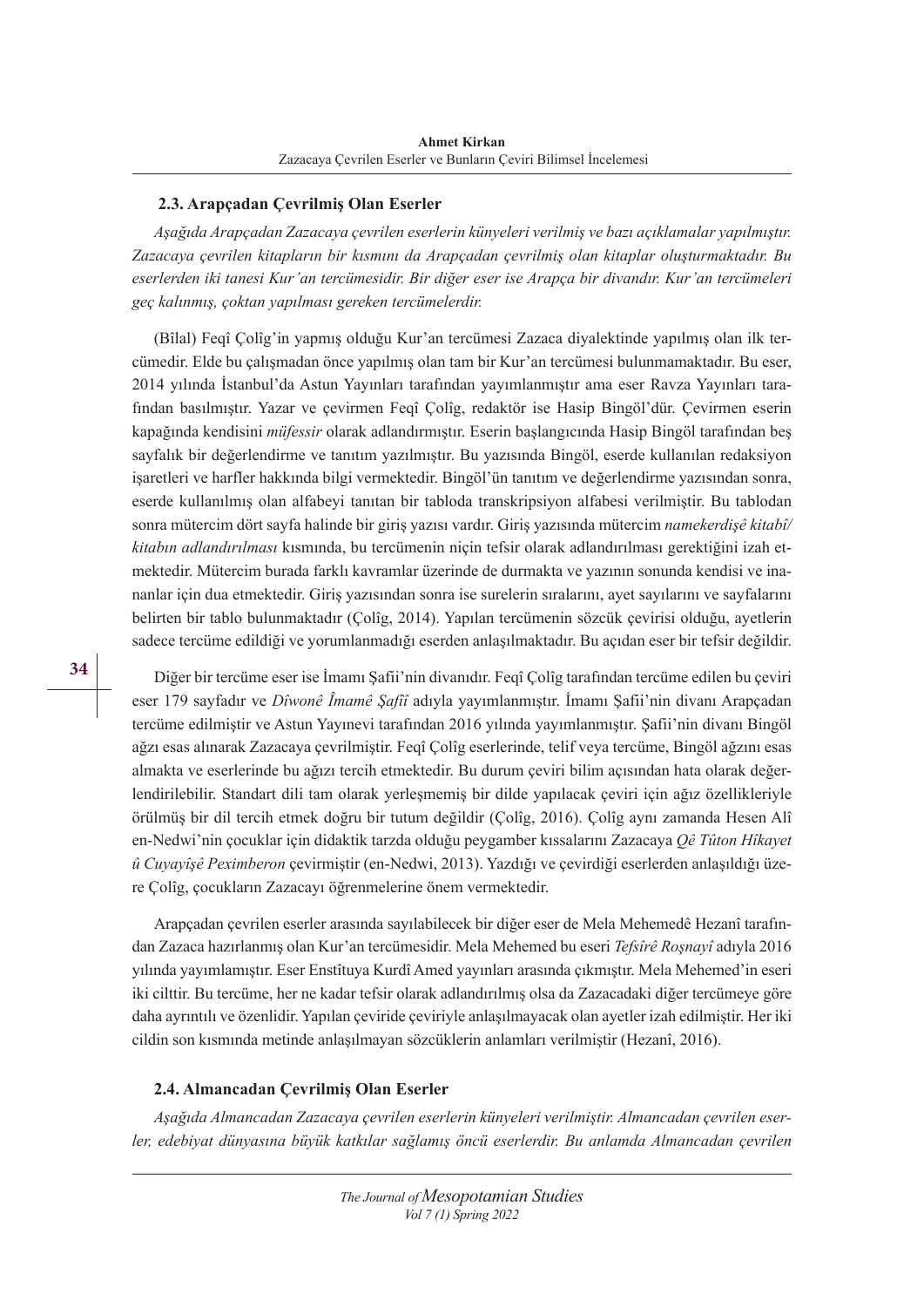*eserler Zazaca için vizyon açıcı olmuşlardır. Almancadan çevrilen eserlerin daha derli toplu çevrildikleri ifade edilebilir.*

Almancadan Zazacaya çevrilmiş eserlerden birisi Franz Kafka'nın *Metamorfoz* veya *Dönüşüm* olarak bilinen ünlü eseridir. Bu eser Dr. Jêhatî Zengelan tarafından *Bedilîyayîş* olarak çevrilmiş ve 2014 yılında Vate Yayınevi tarafından yayımlanmıştır. Eser, çevirmen tarafından baş kısma eklenmiş sunum yazısıyla beraber 71 sayfadır.

Almancadan Zazacaya çevrilmiş bir diğer eser ise Antoine de Saint-Exupéry tarafından yazılmış ve dünyanın birçok diline çevrilmiş olan *Le Petit Prince-Küçük Prens* adlı eserdir. Bu eser ifade edildiği gibi dünyanın birçok diline çevrilmiştir. Eser, *Şazadeo Qıckek* adıyla Mesut Asmên Keskin tarafından çevrilmiş ve Dersim Yayınları tarafından 2017 yılında yayımlanmıştır. Kitap baştan sona kadar resimlenmiştir. Kitap çevrildiği diğer dillerdeki şekliyle yayımlanmıştır. Eser 95 sayfadan oluşmaktadır. Ayrıca kitabın sonunda 151 sözcükten oluşan bir sözlük ve çevirmenin 2 sayfalık bir sunumuyla bitmektedir.

# **2.5. İngilizceden Çevrilmiş Olan Eserler**

İngilizceden Zazacaya, tespit edildiği kadarıyla, çevrilmiş olan çok eser bulunmamaktadır. E. A. Nolan tarafından yazılmış olan eser Ugur Sermîyan tarafından *Hesirê Grania* adıyla Zazacaya çevrilmiştir. Bu eser aynı yıl Apec Yayınevi tarafından Zazaca olarak da yayımlanmıştır. Adından anlaşıldığı kadarıyla eser, Keltler ve Kürtler arasında ortak olan bir nar masalıyla ilgili bir anlatıdan oluşmaktadır. Zazaca ve İngilizce dillerinde çeviriler yapan Sermîyan'ın çevirisi, bu diller arasında yapılmış başarılı ve ender çevirilerdendir.

# **2.,6. Farsçadan Çevrilmiş Olan Eserler**

*Aşağıda Farsçadan Zazacaya çevrilen eserlerin künyeleri verilmiştir. Baba Tahir'in divanı aslen Farsça değildir ama çevirmen bu dilden çevirmeyi tercih etmiştir. Baba Tahir'in kullandığı dil Fehleviyat içerisinde değerlendirilmektedir. Fehleviyat veya Pehleviyat, Partçada Medlerin ülkesi için kullanılan Pehle veya Fehle sözcüğünden türemiştir. Fehleviyat sadece sözlü edebiyat için kullanılmaz, çünkü bu dille yazılmış birçok esere de rastlanılmaktadır (Ölmez&Wali, 2020: 30-31;* Elwell-Sutton, 2010). *Modern İran Edebiyatı'nın önemli şairlerinden Sohrab'ın şiirlerini çevirisi ise Zazaca edebiyat için önemli bir kazanım olarak değerlendirilebilir. İsmail Söylemez ise Furuğ Ferruhzad'ın şiirlerini Farsçadan Zazacaya çevirmiştir (Söylemez, 2020).*

İfade edildiği üzere Feqî Çolîg, farklı dillerden iki tane divanı Zazacaya çevirmiştir. Bunlardan bir tanesi *Dîwonê Baba Tahîrê Uryan*'î adlı eserdir. Kitap, 285 sayfa olup bir sayfada Farsça karşısında ise Zazaca tercümesi yazılmıştır. Baba Tahir'in divanı aslen Lurri diyalekti ile yazılmıştır lakin Feqî Çolîg tercümeyi Farsçadan yapmıştır. Lurri diyalekti, Kürtçe ilk eserlerin verildiği diyalekttir. Baba Tahir'in eserleri, özellikle *dubeyti*leri Kürtçe Edebiyat için önemlidir (Xeznedar, 2001: 184-188).

Newzad Valêrî, Ahmed Arif'in şiirleri dışında, modern İran edebiyatının en önemli şairlerinden biri olan Sohrab *Sepehri'nin Mergê Reng* ve *Mosafir* adlı iki şiir kitabını *Mergê Reng û Rayîrwan*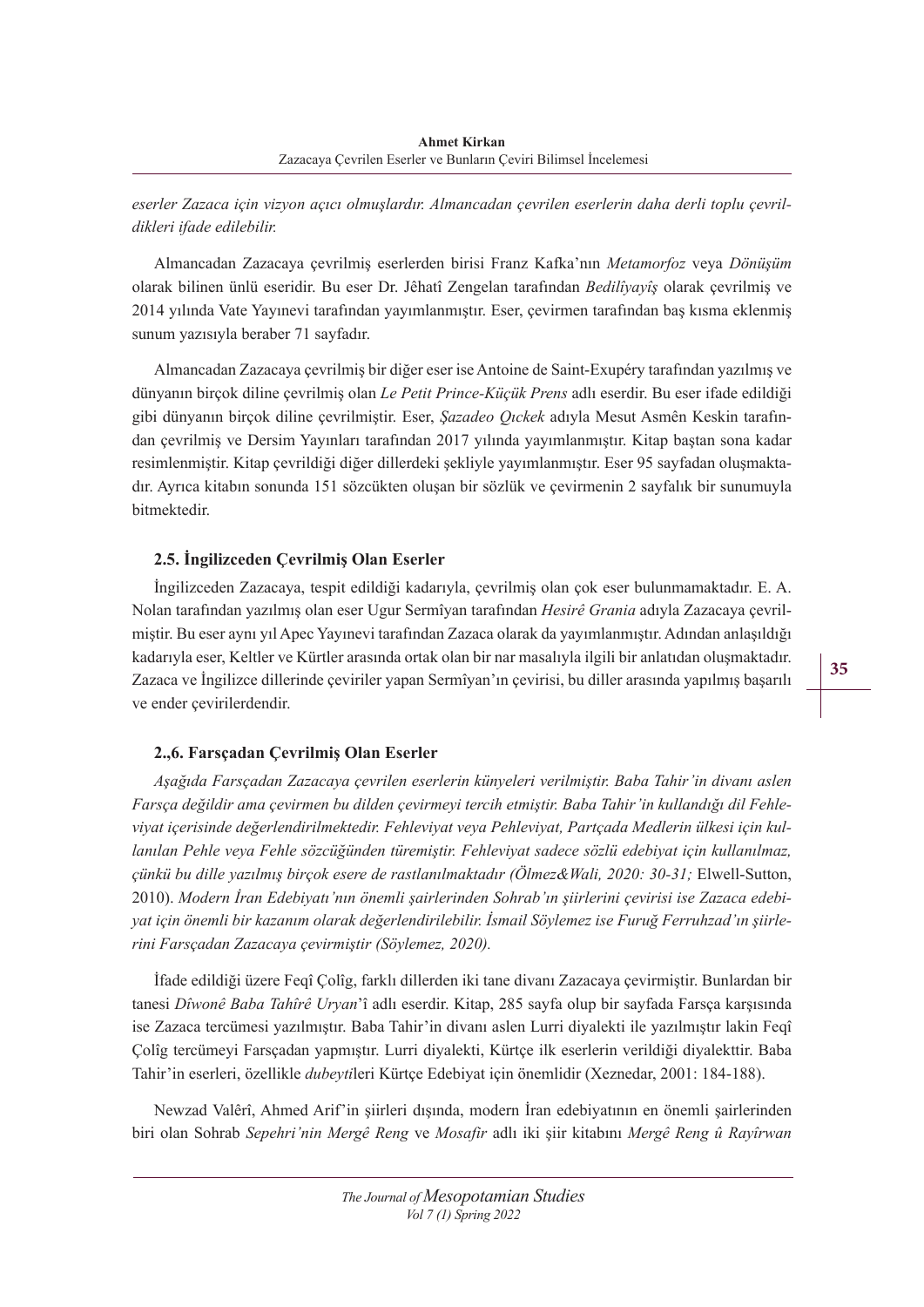adıyla Zazacaya çevirmiştir. Bu kitaptaki çeviri şiirlerden bazıları daha önce *Vate, Tîroj, Nûbihar* gibi dergilerde yayımlanmıştır. Bu eserler basım aşamasındadır. Valêrî bu eserleri aynı zamanda Türkçeye de çevirmiştir.

Yayımlanan bir diğer eser ise Ömer Hayyam'ın *Rubailer* isimli eseridir. Gulê Mayêra tarafından 2013 yılında *Rubaiyat* ismiyle Zazacaya çevrilen şiirlerde, genel olarak kafiye korunurken kimi vezin ve anlam kusurları söz konusudur (Bingöl, 2019: 174). Mayêra'nın çeviriyi hangi dilden yaptığı tespit edilemediği için, *Rubailer*'in yazıldığı dil esas alınarak bu kısma konulmuştur. Hawar Tornêcengî de Samed Behrengi'nin ünlü eserini *Jü Şeftaliye Hazar Şeftali* adıyla Zazacaya çevirmiştir. 2001 yılında yayımlanan bu esere ulaşamadığımız için çeviri hakkında bir değerlendirmede bulunamıyoruz (Behrengi, 2001).

## **2.7. Diğer Dillerde Çevrilmiş Olan Eserler**

Diğer dillerden Zazacaya çevrilen eserler içerisinde J. Îhsan Espar tarafından İsveççeden tercüme edilmiş olan birkaç tane çocuk kitabı vardır. Ayrıca dünya edebiyatında önemli olan ve İsveççeye uyarlanan iki eser de yine Espar tarafından Zazacaya çevrilmiştir. İsveççeye uyarlanmış olan bu iki eser, ki muhtemelen başka eserler de vardır, gençlerin okuyacakları şekle dönüştürülmüş ve resimlerle zenginleştirilmişlerdir. Espar da bu adaptasyon eserleri Zazacaya çevirmiştir.

J. Îhsan Espar, İsveççeden Gunilla Wolde'ın kitaplarından *Kreşa Emma, Tûte û Malîne, Emmaya Eksî, Tûte bi Pişê Kay Keno, Tûte Hurdî yo* adlı eserleri Zazacaya çevirmiştir. Bu çocuk kitaplarının hepsi Apec Yayınevi tarafından 2007 yılında yayımlanmışlardır. Espar, yine İsveççeden Lotta Olsson ve Maria Jönsson'un *Morîs Berberî Het, Morîs Merga Girde de, Morîs û Serê Sibayî, Morîs Keyeyî Ewnîyêno* adlı eserleri Zazacaya çevirmiştir ve bu kitaplar Apec Yayınevi tarafından 2009 yılında yayımlanmışlardır. Espar, bunların dışında da çeşitli çocuk eserlerini İsveççeden Zazacaya çevirmiştir.

Espar'ın İsveççeden Zazacaya çevirdiği eserler içerisinde belki de dikkate şayan olanlar 2005 yılında yayımlanmış olan Daniel Defoe'nun *Robinson Crusoe* adlı eserinin tercümesi ve Victor Hugo'nun *Notre-Damea Parîsî* adlı eserin Zazacaya çevirisidir. Eserler gençlerin okuyabilecekleri şekilde kısaltılmış ve sadeleştirilmiştir. Her iki eser de asıl dillerinden değil, İsveççeden Zazacaya tercüme edilmiştir. Bu çeviri bilim açısından olumlu bir durum değildir. Bu çevirilerden *Notre-Damea Parîsî*  88 sayfa ve *Robinson Crusoe* ise 118 sayfadır. Her iki tercümede de Maj Bylock'un yeniden İsveççeye adapte ettiği ve yazdığı nüshalar esas alınmıştır. Kullanılan yazı fontundan ve resimlerden eserlerin gençler için hazırlandığı anlaşılmaktadır.

Ayrıca 1991 yılından bu yana Avrupa'da yaşayan ve Zazaca eser veren Jêle'nin *Antolojiyê Sairunê Dina* başlıklı bir çeviri antoloji kitabı bulunmaktadır. Farklı dillerden ve ülkelerden 68 şairin 300 şiirine çeşitli şiirlerin çevirileri yapılmış, çeviriler genel olarak ikinci dil üzerinden yapılmıştır ve bu şiir çevirileri bir seçki olarak yayımlanmışlardır (Bingöl, 2019: 174).

# **3. Bulgular**

Almancadan Zazacaya çevrilmiş *Bedilîyayîş* adlı eser belirtildiği üzere Dr. Jêhatî Zengelan tarafından çevrilmiş ve bu eser 2014 yılında Vate Yayınevi tarafından yayımlanmıştır. Eser, baş kısmında bir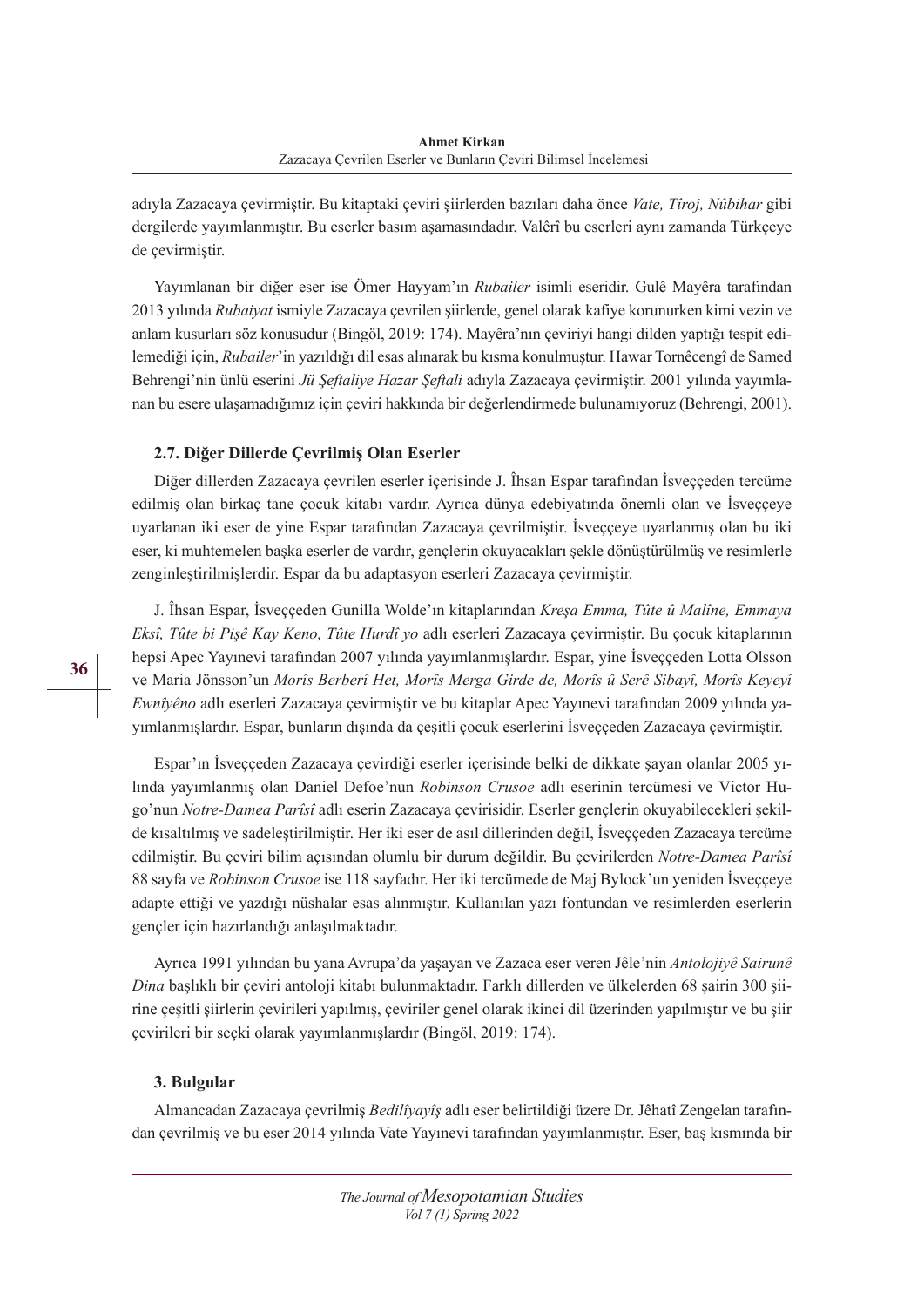**Ahmet Kirkan** Zazacaya Çevrilen Eserler ve Bunların Çeviri Bilimsel İncelemesi

sunum yazısı vardır. Bu yazıda Zengelan, Kafka'nın hayatından ve edebi anlayışından bahsetmektedir. Zengelan'a göre Kafka'nın hayatıyla eserlerindeki kahramanların hayatı örtüşmektedir. Sunum yazısında Kafka'nın eserlerinden özet bir şekilde bahsedilmiş ve Kafka hakkında genel bir değerlendirme yapılmıştır (Zengelan, 2014: 6-7). Bu çeviri Kafka gibi önemli ve zor anlaşılan bir yazarın Zazacadaki ilk tercümesidir. Bu nedenle bazı eksiklikleri ile birlikte önemli bir çeviridir. Zengelan'ın kullandığı Zazaca yerel ağız özelliklerini yansıtmaktan uzaktır ve Zengelan Vate Çalışma Grubu'nun tespit ettiği sözcükleri ve imlayı kullanmaya özen göstermiştir. Çeviride Zazacada olmayan sözcükler, örnek *romdoşambire*, Zazacanın fonolojisine intibak edilerek kullanılmıştır (Zengelan, 2014: 47). Çeviri yapılırken sözcük çevirisine dikkat edilerek anlam çevirisi de yapılmaya çalışılmıştır. Anlam Zazacaya uygun bir hale getirilmiştir. Örneğin "*Gregor surelaya êreyî de hewnê xo yê giranî ra seke bixeriqîyo winî xo aqilîya*." (Zengelan, 2014: 29). Çeviride bahsedilen *ikindinin kızıllığı* ve *uykudan uyanmak için akıllanma* sözcüğünün kullanması gibi söz öbekleri, Zengelan'ın sözcük çevirisinin yanı sıra anlam çevirisi de yaptığını göstermektedir. Zengelan'ın yapmış olduğu çeviri, çeviri bilim ölçütlerine uygundur.

Almancadan Zazacaya çevrilmiş diğer bir eser olan ve Antoine de Saint-Exupéry tarafından yazılmış olan *Le Petit Prince-Küçük Prens*, *Şazadeo Qıckek* adıyla Mesut Asmên Keskin tarafından çevrilmiş ve Dersim Yayınları tarafından 2017 yılında yayımlanmıştır. Çeviride eserin Almanca lisanslı baskısı temel alınmış ve çeviride bu nüshadan yararlanılmıştır. Keskin, Vate Çalışma Grubu'nun kullandığı imlayı ve sözcükleri kullanmadığı gibi, Celadet Ali Bedirhan'ın öncülüğünde geliştirilen Kürtçe-Latin Alfabesi'ni de tercih etmemiştir. Sözcüklerin kullanımı ve söz dizimi açısından doğru bir Zazaca kullanan Keskin, yerel söyleyiş özelliklerinden de uzak durmuştur. Keskin, çevirisinde diftonglara yer vermiştir (Keskin, 2017: 50). Zazacada genelde yazımda diftonglara rastlanılmaz, iki vokal sesin yan yana geldiği yerlerde /y/, /w/ semi-vokallerinden birisi veya /h/ sesi araya gelerek, iki vokalin bir arada bulunmasını engeller (Kırkan, 2019). Eser 95 sayfadır. Eserin sonunda 151 sözcükten oluşan bir sözlükle Keskin metinde geçen ve anlamı bilinmeyene sözcükleri açıklamıştır. Son kısımda çevirmenin 2 sayfalık bir son söz yazmıştır ve burada Zazacanın bir lehçe değil bir dil olduğunu savunmuştur. Çevirmenin ifade ettiklerinin dilbilim açısından doğruluğu veya yanlışlığı bir yana, böyle bir çevirinin son sözü olarak bunların dile getirilmesi uygun kaçmamıştır.

Andranîk tarafından yazılmış olan *Dêrsim Raywanî û Cografya* (Cigêrayîş) adlı eser Roşan Lezgîn tarafından Kurmanccadan Zazacaya tercüme edilmiştir. Bu eser 2010 yılında Vate Yayınevi tarafından yayımlanmıştır. Eser Ermenice yazılmış ve 1900 yılında Tiflis'te basılmıştır. Ermenice olan asıl kitap Têmûrê Xelîl tarafından Kurmancca diyalektine tercüme edilmiş ve Roşan Lezgîn tarafından Xelîl'in tercümesi temel alınarak Zazacaya çevrilmiştir. Andranîk'in kitabında geçen ifadeler bu çeviride de italik yazılmak suretiyle orijinalliğini korumuştur. Hatta Lezgîn'in ifade ettiğine göre asıl metinde var olan hatalar, çeviri metinde de asılları gösterilmek koşuluyla tekrarlanmıştır. Metinde birçok dipnotla gerekli olan noktalar açıklanmıştır (Andranîk, 2010: 42, 66, 134). Ermenice aslı elde edilemediği halde, Lezgîn tarafından yapılmış olan Zazaca çevirinin önemli olduğunu ve kendi içerisinde bir bütünlük oluşturduğu söylenebilir. Eser, 120 yıl önceki durumu anlatılarla, tanıklarla ve istatistiki bilgilerle gözler önüne sermektedir. Eserde resmi kaynaklardan edinilen bilgiler de kullanılmış ve bunlar Lezgîn tarafından da düzenlenerek aslına uygun bir şekilde aktarılmıştır.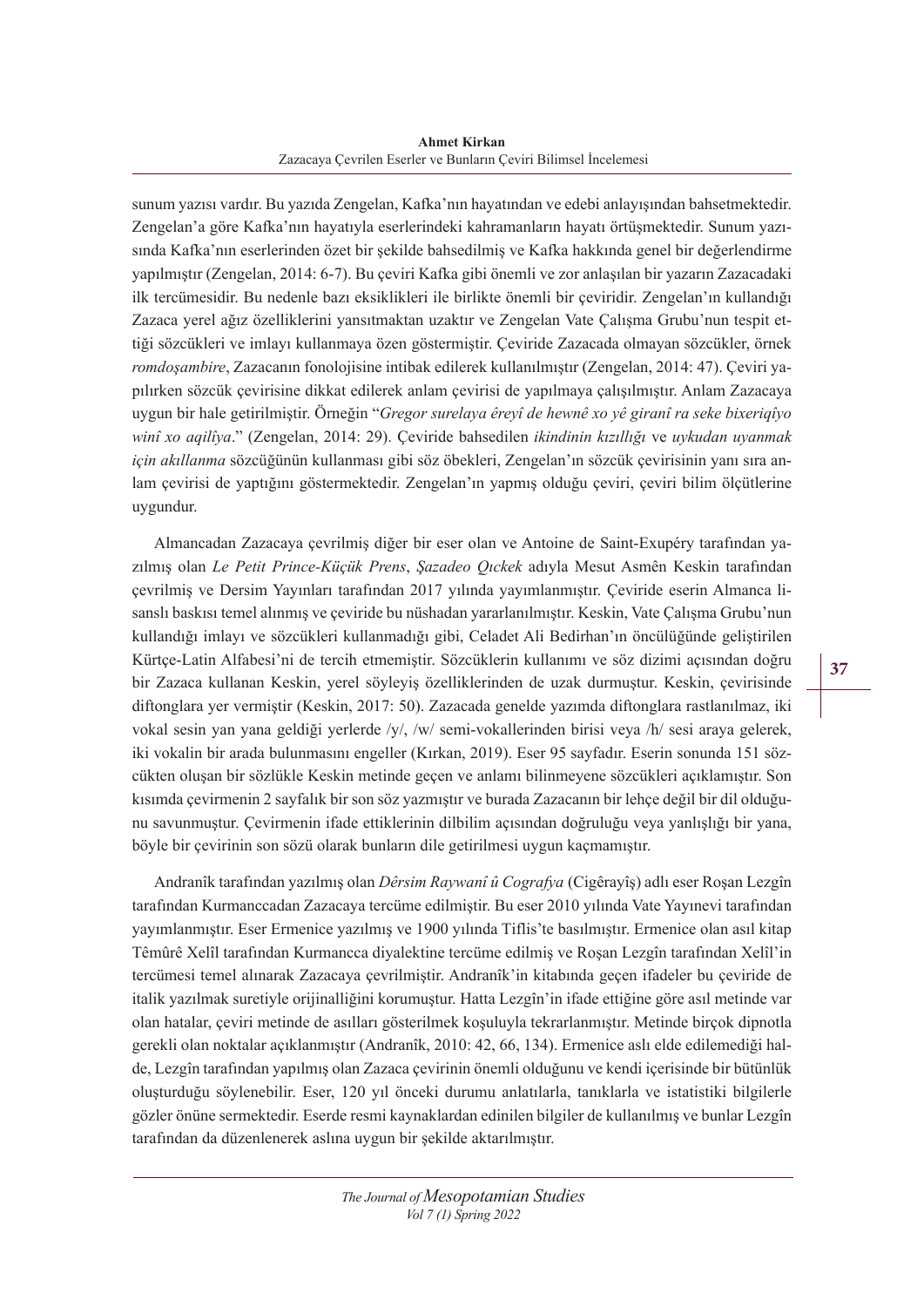**Ahmet Kirkan** Zazacaya Çevrilen Eserler ve Bunların Çeviri Bilimsel İncelemesi

Arapçadan çevrilen ve Mela Mehemedê Hezanî tarafından Zazaca hazırlanmış olan Kur'an tercümesi, Zazaca için diğer önemli bir çeviri eserdir. Mela Mehemed bu eseri *Tefsîrê Roşnayî* adını koymuştur. Bu adın, Kur'an'ın kendisini *nur* olarak tanımlamasıyla yakından ilgisi vardır (Maide, 5-15). Çünkü *Roşna* sözcüğü de *aydınlığı, nuru, karanlıktan kurtulmayı* ifade eder (Grûba Xebate ya Vateyî, 2019). Mela Mehemed'in eseri iki bölüm halinde yayımlanmış olsa da birinci kitapta cilt I-II ve ikinci kitapta cilt III-IV yer almaktadır. Böylelikle Hezanî kendi tercümesini 4 cilde ayırmıştır. Bu tercüme, Hezanî tarafından Kur'an tefsiri olarak adlandırılmıştır. Feqi Çolîg de kendi tercümesini tefsir olarak adlandırmıştır. Ama her ikisi de tefsir değildir. Çünkü tefsir yani yorumlama, tercümeden farklı bir türdür. Tefsirde yorumlama ve anladığını ifade etme vardır. Ama çeviride, çevirmen metni kendi anladığı gibi veya yorumlayarak nakledemez. Hezanî bazı yerlerde ayetlerin indiriliş sebeplerini (sebebi-i nüzul) izah etmektedir (Hezanî, 2016: c. 1, 150-151). Çeviriden anlaşıldığı kadarıyla Hezanî, Arapçayı ve Zazacayı iyi derecede bilmekte ve Zazacayı etkin bir şekilde kullanmaktadır. Eserde Vate Çalışma Grubu'nun tespit ettiği imla kuralları kullanılmakla birlikte, bazı yerlerde, *roj, laj, vace* gibi sözcüklerde /j/ sesi yerine /c/ sesinin tercih edilmesi; *no* işaret zamiri/sıfatı yerine *eno*'nun kullanılması gibi sözcükler farklı yazılmıştır (Hezanî, 2016: c. 2, 333). Hezanî, Arapça sözcükleri Zazacanın fonolojisine uyarlamış ve bazen de hata yapmıştır. Örnek olarak *cüz* olarak bilinen, parçayı ifade eden ve Kur'an'ın her 20 sayfalık kısmını ifade eden sözcük, *cizb* olarak kullanılmıştır. Hezanî, peygamber için *qasid* sözcüğü kullanırken, *Tanrı* ve *Allah* terimleri içinse *Homa* sözcüğünü tercih etmiştir (Hezanî, 2016: c. 2, 334; c.1, 262). Her iki cildin son kısmında metinde anlaşılmayacak sözcüklerin anlamları verilmiştir (Hezanî, 2016). *Peygamber* sözcüğüne uzak duran ve *qasid* sözcüğünü kullanan Hezanî, metinde Farsça kökenli birçok sözcük kullanmıştır. Genel olarak ele alındığından Hezanî tarafından yapılan çeviri, çeviri bilim açısından başarılıdır. Çevrilen metin, kutsal bir metin olduğundan çevirmenin metne müdahale etmesi ve bunu Zazacaya uyarlanması mümkün değildir. Hezanî de zaten bu açıdan metne müdahale etmemiştir.

Roger Lescot tarafından derlenen Memê Alan hikâyesi Roşan Lezgîn & N. Celalî tarafından Kurmanccadan Zazacaya *Bi Kirdkî/Zazakî Memê Alan* adıyla çevrilmiştir. Eser Kürt folklorunda önemli bir masal olan Memê Alan'ın Lescot tarafından derlenen varyantının Zazacaya tercümesidir. Bu aşk hikayesi Kürtçenin dört diyalektinde de bulunan ve aynı epizotlarla anlatılan bir folklor ürünüdür. Bu folklorik öğe Ehmedê Xanî'nin telif eseri *Mem û Zîn*'in de temelini oluşturmaktadır. Bu metin ilk önce Fransızca yayımlanmış daha sonra Kurmanccaya tercüme edilmiştir. Eserin nesir kısmı ve manzum kısmı vardır. Çevirmenlerin ifade ettikleri kadarıyla mensur kısmın çevrilmesinde çok sıkıntı olmasa da manzum kısmın çevrilmesi çevirmenleri zorlamıştır. Roşna Yayınevi tarafından 2014 yılında yayımlanmıştır ve eser 226 sayfadır. Zazacada da bu aşk hikâyesinin folklorik varyantları bulunmaktadır. Tespit edildiği kadarıyla Bingöl yöresinde *Memê Alan Destanı*, Kurmanccadakiyle aynı hikâye, olay örgüsü, kahramanlarla anlatılmaktadır. Zazaca konuşulan diğer bölgelerde de *Memê Alan* küçük farklarla anlatılır. Sözlü edebiyat ürünleri için varyantlaşma eğilimi normal bir durumdur. Bu farklılıklara rağmen, Memê Alan Destanı Zazacada da vardır. Çeviri Kurmancca ile Zazacayı mukayese edebilmek için bir kaynak oluşturmaktadır. Hem nesir kısmı hem manzum kısmıyla çevirinin başarılı olduğu söylenebilir.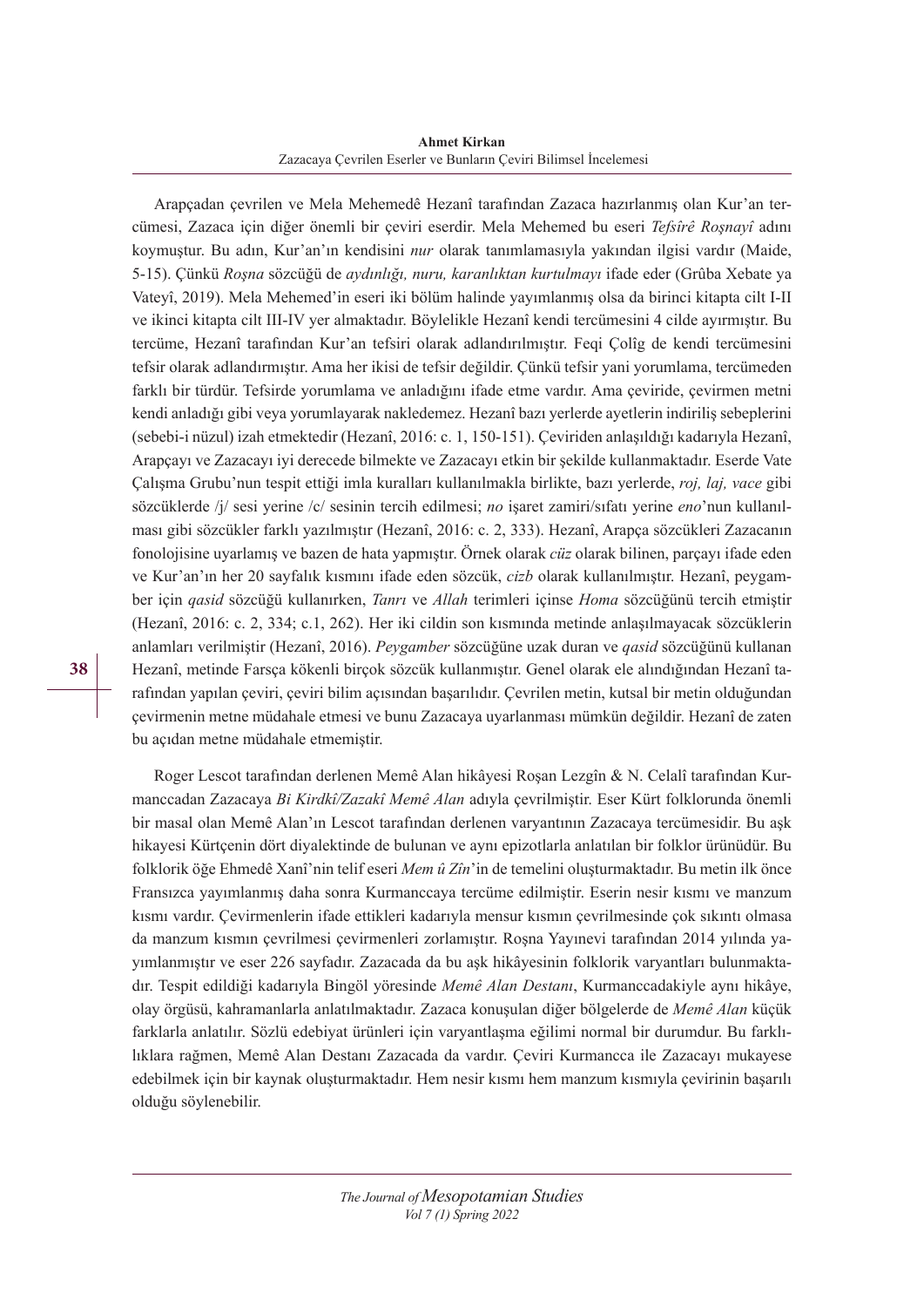## **Sonuç**

Zazaca da diğer diller gibi çevresindeki dillerle etkileşim içerisinde olan bir dildir. Bu etkileşimin en yoğun gerçekleştiği alan çeviri alanıdır. Çeviri sayesinde farklı dillerin kültürü, eserleri, tarihi gibi unsurları tanınır ve bu unsurlar çevrilen dile tesir eder. Yeni kültürlerle karşılaşmalarda çeviri, kültürler ve diller arasında köprü kurmaktadır. Zazacada da birçok dilden çeviriler yapılmış ve bu çeviriler sayesinde yazılı edebiyat gelişmiştir. Zazacaya Türkçe, Arapça, Farsça, İngilizce, Almanca, İngilizce gibi dillerden çeşitli metinler çevrilmiştir. Kurmanccadan çevrilen metinler ise diğer dillerden çevrilen metinlere göre sayı bakımından fazladır.

Yazılı edebiyata geçiş aşamasında, Zazaca çok dilli dergilerde kendine yer bulmuştur. Bu dönemde özellikle Türkçeden birçok şiir Zazacaya çevrilmiştir. Bu durum, o dönemdeki çevirmenlerin yoğun bir Türkçe eğitimden geçmeleri, dönemin siyasi ortamından dolayı çevirmenlerin politize olması, çevirmenlerin genelde yabancı dil bilmemelerinden kaynaklanmaktadır. Ama bu dönemde çevrilen metinler, Zazaca yazılı edebiyatın gelişmesini ve dünyaya açılmasını sağlamıştır. 1980'ten sonra birçok Zaza yazar ve çevirmen Avrupa'ya göç etmiştir. Burada oluşan ortamda Zazacaya çeviri yapılan dillerin sayısı ve metinlerin niteliği değişmiştir. Çok farklı dillerden Zazacaya çeviriler yapılmıştır.

Çalışmada Zazacaya çevrilen metinler değerlendirilmiştir. Bazı dillerden birden çok metin çevrilmişken, bazı dillerden ise daha az metin tercüme edilmiştir. Kürtlerin İslamlaşma süreci göz önüne alındığında, Kur'an metninin Arapçada Zazacaya çevrilmesi geç kalınmış bir çeviridir. Arapçadan çevrilen diğer eserin ise Zazacaya katkısı tartışmalıdır. Aynı şekilde Farsçadan tercüme edilen divanlardan birisi asıl dilinden çevrilmemiştir. Espar tarafından birçok çocuk kitabı İsveççeden Zazacaya tercüme edilmiştir. Çevrilen eserler içerisinde İsveççeye uyarlanmış ve kısaltılmış iki eser de vardır. Bu eserler Zazaca açısından başarılı olsalar da çevirinin çevirisi eserlerdir.

Almancadan çevrilen eserler asıl dillerinden çevrilmişlerdir. Çevrilen bu eserler edebiyat alanın<del>i</del> da önemli ve zor eserlerdir. Her iki çeviri eserin de Zazacası gayet anlaşılır ve sadedir. Ayrıca bu iki çeviriyi yapan çevirmenler de akademik kariyeri olan kişilerdir. Özellikle Keskin, Zazaca ve İrani diller konusunda çalışmalarıyla dikkat çekmektedir.

Zazacaya çevrilen eserler; dini eserler ve edebi eserler olarak da tasnif edilebilir. Dini eserler olarak Kur'an tercümeleri, Saidi Nursi'nin eserleri sayılabilir. Geri kalan eserler ise edebi eser olarak değerlendirilebilir. Yapılan çevirilerin Zazaca açısından başarılı olduğu ama elde aynı eserin farklı çevirileri olmadığından tutarlı bir değerlendirmenin yapılamayacağı açıktır. Yapılan çevirilerin siyasi tartışmaların gölgesinde de kalmaması önemlidir. Çünkü çeviri, dillerin gelişmesi ve dünyaya açılması için önemli bir konaktır.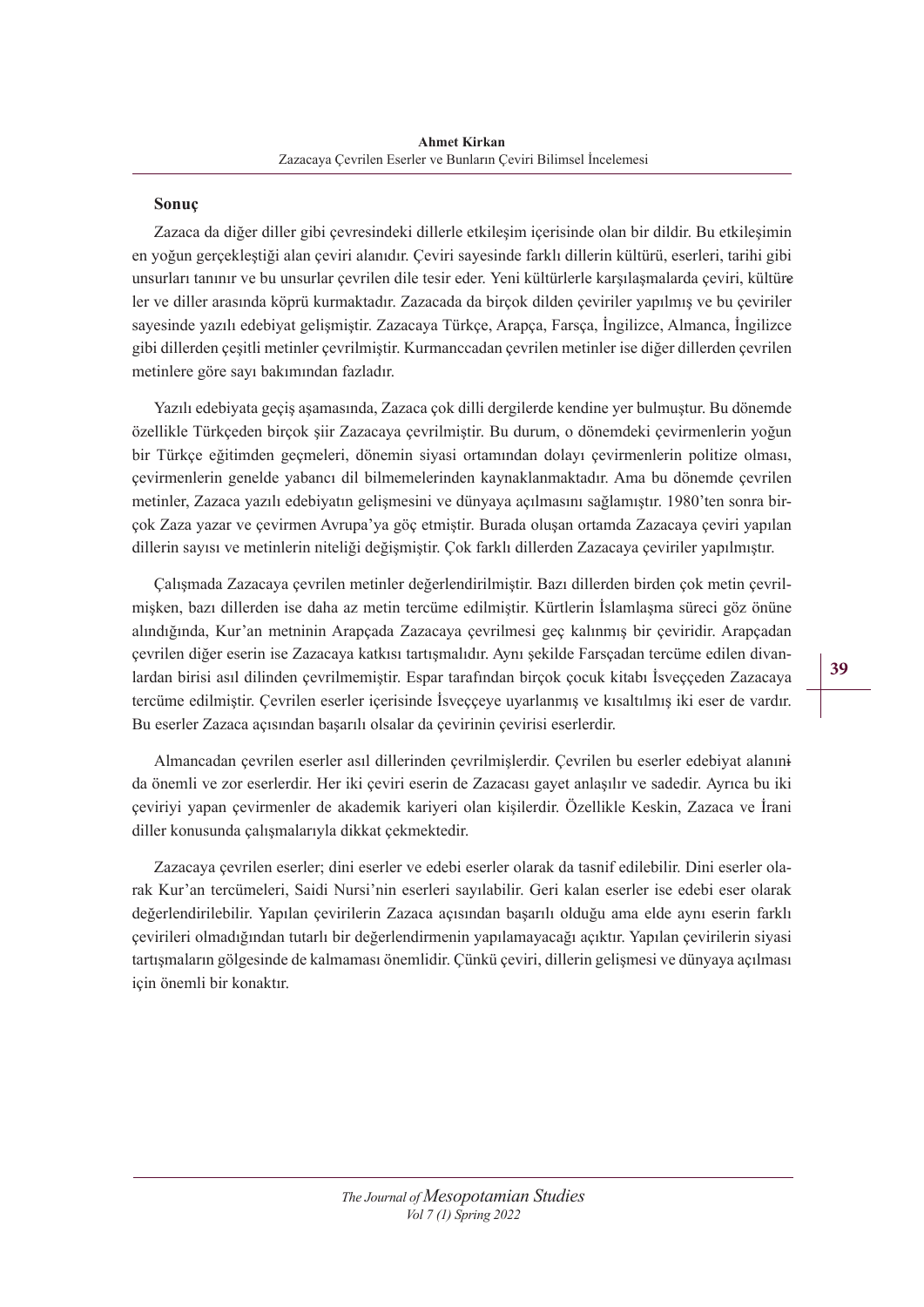#### **Kaynakça**

Abisel, N. (2015). *Sînemaya Bêveng*. Çev: Esat Şanlı, Dîyarbekir: Komelaya Akademiya Sînemayê ya Rojhelata Navîn.

Ammann, M. (2008). *Akademik Çeviri Eğitimine Giriş*. Çev: Eminde Deniz Ekeman, İstanbul: Multilingual.

Alanoğlu, M. (2019). "Zazalar", *Türkiye Diyanet Vakfı İslam Ansiklopedisi*. Ankara: Türkiye Diyanet Vakfı Yauınları.

Andranîk. (2010). *Dêrsim, Raywanî û Cografya,* Çev: Roşan Lezgîn, Îstanbul: Vate.

Anna-C.& Tidholm, T. (2009). *Ture Roşeno û Ewnîyêno*. Çev: J. Îhsan Espar, Stockholm: Weşanxaneya Apecê.

Aydar, H. (1996). *Kur'an-ı Kerim'in Tercümesi Meselesi*. İstanbul: Kur'an Okulu Yayıncılık.

Bawer M. &Yapıcı, A. (2015). *Batirsok*. Çev: Ronya Bewran, Dîyarbekir: Weşanxaneya Hîva.

Bawer M. (2015). *Hirç û Rovî*. Çev: Ronya Bewran, Dîyarbekir: Weşanxaneya Hîva.

Bawer M. (2015). *Masîke*. Çev: Ronya Bewran, Dîyarbekir: Weşanxaneya Hîva.

Bedirxan, C. A. (2008); "Kerr, Kor û Rut", Çev: Malmîsanij, *Vate*: *Kovara Kulturî*, Hûmare: 10 (30), Îstanbul, Zimistan.

- Bedir-Xan, C. A. (1933); Zarê Dumilî û Mewlûda 'Usman Efendî, *Hawar*, Hûmare: 23.
- Bedirxan, C. A. (2008); "Zarê Dumilî û Mewlûda Usman Efendî", *Vate: Kovara Kulturî*, Hûmare: 9 (29), Îstanbul, Payîz.
- Bingöl, H. (2019). "Zaza Şiir Tarihi Üzerine Bir İnceleme". Ed: Nurettin Beltekin-Ahmet Kırkan, *Sözden Yazıya Zazaca*. İstanbul: Nûbihar.

Behrengi, S. (2001). *Jü Şeftaliye Hazar Şeftali.* Çev.: Hawar Tornêcengi. İstanbul: Tij Yayınları.

Birgül, F. (2016). *Rêberê Bikarardişê Setê Gulgulînê Gedeyan*. Çev: Roşan Lezgîn, Diyarbekir: DİSA.

- Can, M. (2017). "Metnê Kurmanckîyê ke Çarnîyayê Kirmanckî Ser", *Kovara Zarema*, Sal: 4, Hejmar: 11, Îlon, Cotmeh, Mijdar, Kanûn.
- Can, M. (2018). *Bîblîyografyaya Kirmanckî (Zazakî)*. İstanbul: Vate.
- Canşad, M. (2016)."Yew Qisimê "Mem û Zîn"A Ehmedê Xanî", *Vate: Kovara Kulturî*, Hûmare: 48, Îstanbul, Wisar.
- Cigerxwîn*.* (1995). "Biray û Lacê Şêx Se'îd Efendî"*,* Çev: J. Espar, Çira: Kovara Komeleya Nivîskarên Kurd Li Swêdê, Hejmar: 2, Spånga/Sweden, Hezîran.
- Çağlayan, E. (2011). "Osmanlı Belgelerinde Zazalar ve Zazaca Üzerine Notlar", *1. Uluslararası Zaza Dili Sempozyumu*. Bingöl: Bingö Üniversitesi Yayınları.

Cirokbej (2016). "Mar û Merdim", Çev: Hesen Aslan, *Newepel: Rojnameyo Kulturî*. Hûmare 84, Dîyarbekir, Sibate.

- Çolîg, F. (2014). *Tefsîrê Qurônê Kerîm Zazakî*. İstanbul: Astun Yayınları.
- Çolîg, F. (2016). *Dîwonê Baba Tahîrê Uryan'î*. İstanbul: Astun Yayınları.
- Çolîg, F. (2016). *Dîwonê Îmamê Şafîî*. İstanbul: Astun Yayınları.
- Defoe, D. (2005). *Robinson Crusoe*. Çev: J. Îhsan Espar, Îstanbul: Weqfa Kurdî ya Kulturî li Stockholmê.
- Dehqan, M. (2010). "Diyarbakır'dan Zazaca Bir Alevi Metni", *JRAS*, Çev.: Fahri Pamukçu. Series 3, 20, 3, pp. 295– 306, *The Royal Asiatic Society.*
- Elwell-Sutton, L. P. (2010). "Baba Taher 'Oryan", *Encyclopaedia Iranica*, Vol. III, Fasc. 3, pp. 296-297. https://iranicaonline.org/articles/baba-taher-oryan.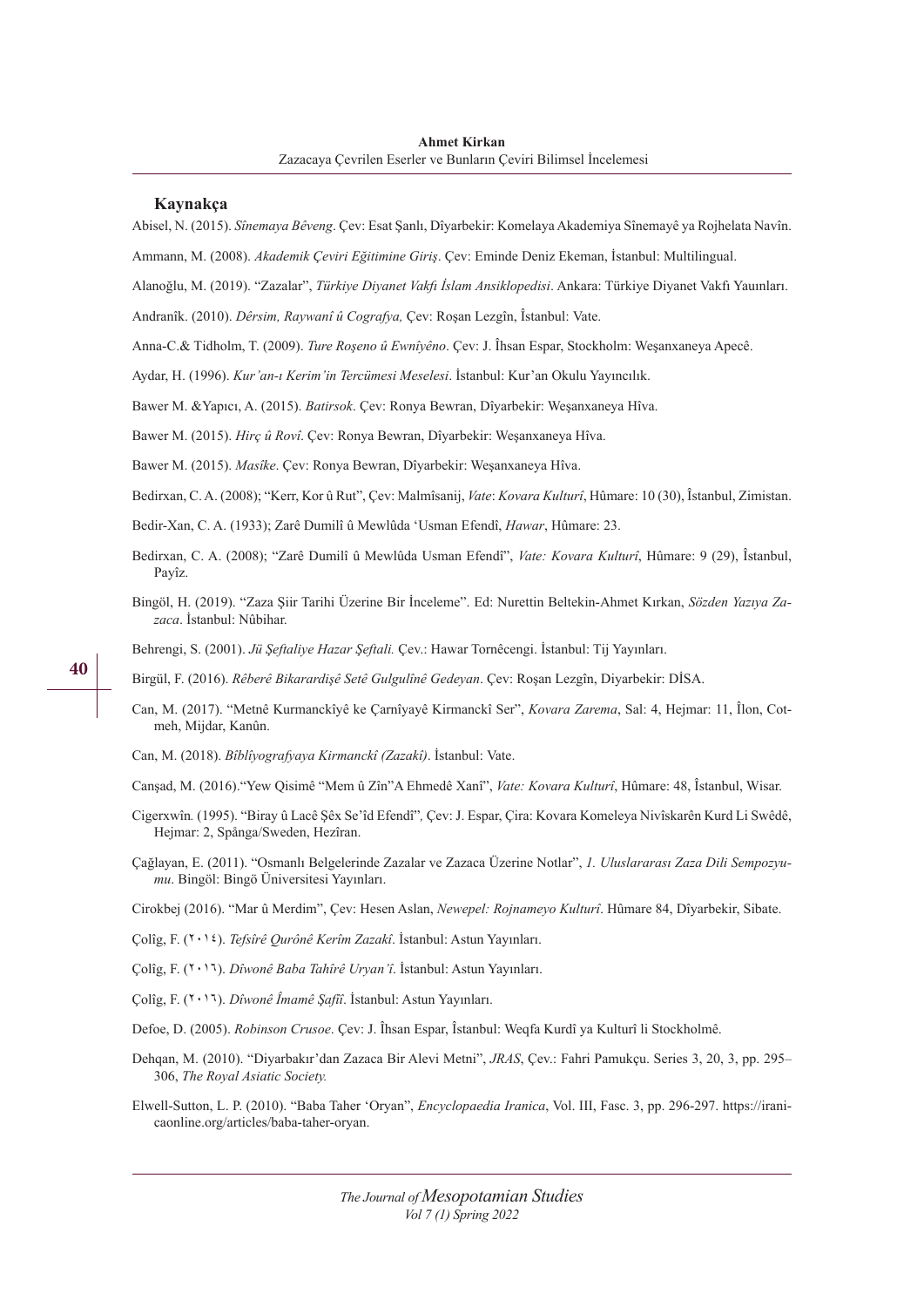En-Nedvi, H. (2013). *Qê Tûton Hîkayet û Cuyayîşê Peximberon*. Çev.: Feqi Çolîg, İstanbul: Dîwan Yayıncılık.

Göktürk, A. (1986; 1998; 2000) *Çeviri: Dillerin Dili*. Yapı ve Kredi Yayınları.

Grûba Xebate ya Vateyî (2019). *Sözlük Türkçe-Kırmancca (Zazaca), Ferhengê Tirkî-Kirmanckî.* İstanbul: Vate.

Hezanî, M. M. (2016). *Tefsîrê Roşnayî*. Dîyarbekir: Enstîtuya Kurdî Amed.

Hugo, V. (2005). *Notre-Damea Parîsî*. Çev: J. Îhsan Espar, Îstanbul: Weqfa Kurdî ya Kulturî li Stockholmê.

Kırkan, A. (2019). *Zazacanın Fonetik Açıdan İncelenmesi; Kuzey, Güney ve Merkez Zazacasının Karşılaştırılması*. Basılmamış Doktora Tezi, Diyarbakır: Dicle Üniversitesi Sosyal Bilimler Enstitüsü.

Küçük, M. (2013). *Eski Anadolu Türkçesine Dönemine Ait Satır Arası İlk Kur'an Tercümesi*. Ankara: TDK Yayınları.

Lescot, R. (2014). *Bi Kirdkî/Zazakî Memê Alan*. Çev: Roşan Lezgîn&N. Celalî, Dîyarbekir: Roşna.

Löfgren, U. (2008). *Rindo Kincanê Xo Şuweno*. Çev: J. Îhsan Espar, Stockholm: Weşanxaneya Apecê.

- Muhamed, H. (2016). "Panc Hezarî Çekuyê Kurdkî Quran de!", Çev: Roşan Lezgîn, *Newepel*: *Rojnameyo Kulturî*, Hûmare 93, Dîyarbekir, Teşrîna Peyêne.
- Nolan, E. A. (2016). *Hesirê Grania*, Çev: Ugur Sermîyan, Stockholm: Weşanxaneya Apecê.

Nordqvist, S. (2008). *Xuşka min li ku ye?*. Çev: J. Îhsan Espar, Stockholm: Weşanxaneya Apecê.

Nûrsî, S. (2010). *Vateyê Qijkekî*, Çev: Serdar Bedirxan, Îstanbul: Weşanxaneyê Nûbihar.

Nutku, Ö (2015). *Hunerê Dramî*, Çev: Deniz Gündüz, Dîyarbekir: Komelaya Akademiya Sînemayê ya Rojhelata Navîn.

Olsson, L.&Jönsson, M. (2009). *Morîs Berberî Het*, Çev: J. Îhsan Espar, Stockholm: Weşanxaneya Apecê.

Olsson, L.&Jönsson, M. (2009). *Morîs Keyeyî Ewnîyêno*. Çev: J. Îhsan Espar, Stockholm: Weşanxaneya Apecê.

Olsson, L.&Jönsson, M. (2009). *Morîs Merga Girde de*. Çev: J. Îhsan Espar, Stockholm: Weşanxaneya Apecê.

Olsson, L.&Jönsson, M. (2009). *Morîs û Serê Sibayî*. Çev: J. Îhsan Espar, Stockholm: Weşanxaneya Apecê.

Ölmez, C.&Wali, S. (2020). *Mem û Zîna Hewremanî*. İstanbul: Nûbihar.

Özbay, A. (<sup>110</sup>), *Kulîlk*, Çev: Emrah Kelekçier, Çapa Yekem, Dîyarbekir.

Rıfat, Mehmet (yay. haz.). (2004). *Çeviri (bilim) Nedir? Başkasının Bakışı*. İstanbul. Dünya Yayıncılık.

Roşan, S. (1995). "Bircanê Diyarbekirî ra Mektubêke", Çira: *Kovara Komeleya Nivîskarên Kurd Li Swêdê*, Hejmar: 2, Spånga/Sweden, Hezîran.

Roşan, S. (1995). "Gozêre 2", Çira: Kovara Komeleya Nivîskarên Kurd Li Swêdê, Hejmar: 4, Spånga/Sweden, Kanûna Pêşîn.

Roşan, S. (1995)."Gozêre 4; Heskerdiş, Rindî û Zilm", Çira: Kovara Komeleya Nivîskarên Kurd Li Swêdê, Hejmar: 5, Spånga/Sweden, Bihar.

Roşan, S. (1995)."Gozêre", *Çira*: *Kovara Komeleya Nivîskarên Kurd Li Swêdê***,** Hejmar: 3, Spånga/Sweden, Îlon.

Saint-Exupéry A. (2017). *Şazadeo Qıckek*. Çarnayışê Zazaki: Mesut Asmên Keskin, İstanbul: Dersim Yayınları.

Stolze, R. (2013). *Çeviri Kuramları Giriş*. Çev: Dr. Emra Durukan, İstanbul: Değişim Yayınları.

Suçin, M. H. (2007). *Öteki Dilde Varolmak*. İstanbul: Multilingual.

Ferroxzad, F. (2020). *Ma Baweri Bı Destpêkerdışê Mewsimê Serdi Biyar*. Çev.: İsmail Söylemez, Bingöl: Vir.